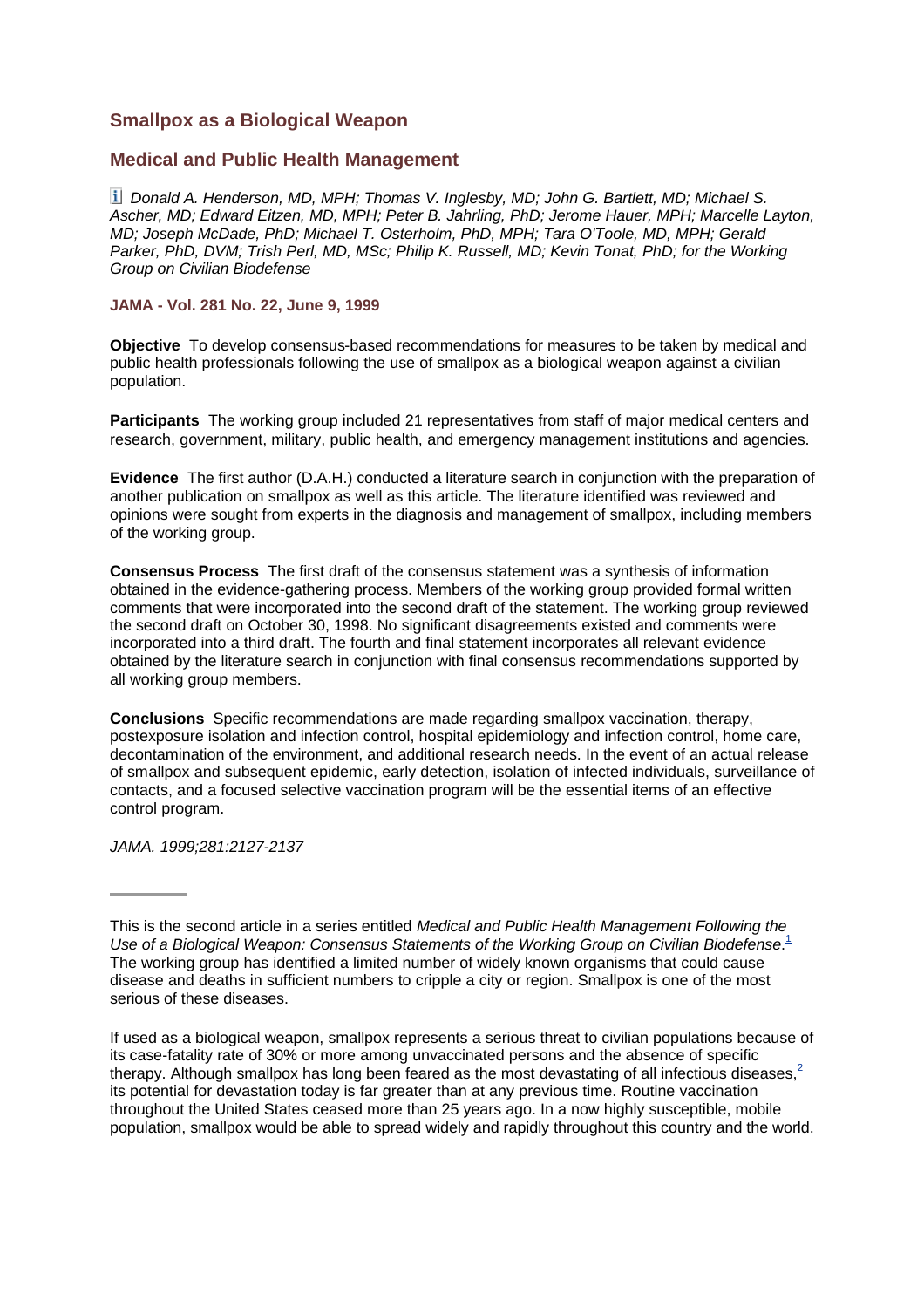# **CONSENSUS METHODS**

Members of the working group were selected by the chairman in consultation with principal agency heads in the Department of Health and Human Services (DHHS) and the US Army Medical Research Institute of Infectious Diseases (USAMRIID).

The first author (D.A.H.) conducted a literature search in conjunction with the preparation of another publication on smallpox<sup>2</sup> as well as this article. The literature was reviewed and opinions were sought from experts in the diagnosis and management of smallpox, including members of the working group.

The first draft of the working group's consensus statement was the result of synthesis of information obtained in the evidence-gathering process. Members of the working group were asked to make written comments on the first draft of the document in September 1998. Suggested revisions were incorporated into the second draft of the statement. The working group was convened to review the second draft of the statement on October 30, 1998. Consensus recommendations were made and no significant disagreements existed at the conclusion of this meeting. The third draft incorporated changes suggested at the conference and working group members had an additional opportunity to suggest final revisions. The final statement incorporates all relevant evidence obtained by the literature search in conjunction with final consensus recommendations supported by all working group members.

This article is intended to provide the scientific foundation and initial framework for the detailed planning that would follow a bioterrorist attack with smallpox. This planning must encompass coordinated systems approaches to bioterrorism, including public policies and consequence management by local and regional public and private institutions. The assessment and recommendations provided herein represent the best professional judgment of the working group at this time based on data and expertise currently available. The conclusions and recommendations need to be regularly reassessed as new information becomes available.

# **HISTORY AND POTENTIAL AS A BIOWEAPON**

Smallpox probably was first used as a biological weapon during the French and Indian Wars (1754- 1767) by British forces in North America.<sup>3</sup> Soldiers distributed blankets that had been used by smallpox patients with the intent of initiating outbreaks among American Indians. Epidemics occurred, killing more than 50% of many affected tribes. With Edward Jenner's demonstration in 1796 that an infection caused by cowpox protected against smallpox and the rapid diffusion worldwide of the practice of cowpox inoculation (ie, vaccination), $4$  the potential threat of smallpox as a bioweapon was greatly diminished.

A global campaign, begun in 1967 under the aegis of the World Health Organization (WHO), succeeded in eradicating smallpox in 1977. $<sup>1</sup>$  In 1980, the World Health Assembly recommended that</sup> all countries cease vaccination.<sup>5</sup> A WHO expert committee recommended that all laboratories destroy their stocks of variola virus or transfer them to 1 of 2 WHO reference laboratories—the Institute of Virus Preparations in Moscow, Russia, or the Centers for Disease Control and Prevention (CDC) in Atlanta, Ga. All countries reported compliance. The WHO committee later recommended that all virus stocks be destroyed in June 1999, and the 1996 World Health Assembly concurred.<sup>6</sup> In 1998, possible research uses for variola virus were reviewed by a committee of the Institute of Medicine (IOM).<sup>7</sup> The IOM committee concluded, as did the preceding WHO committee, that there were research questions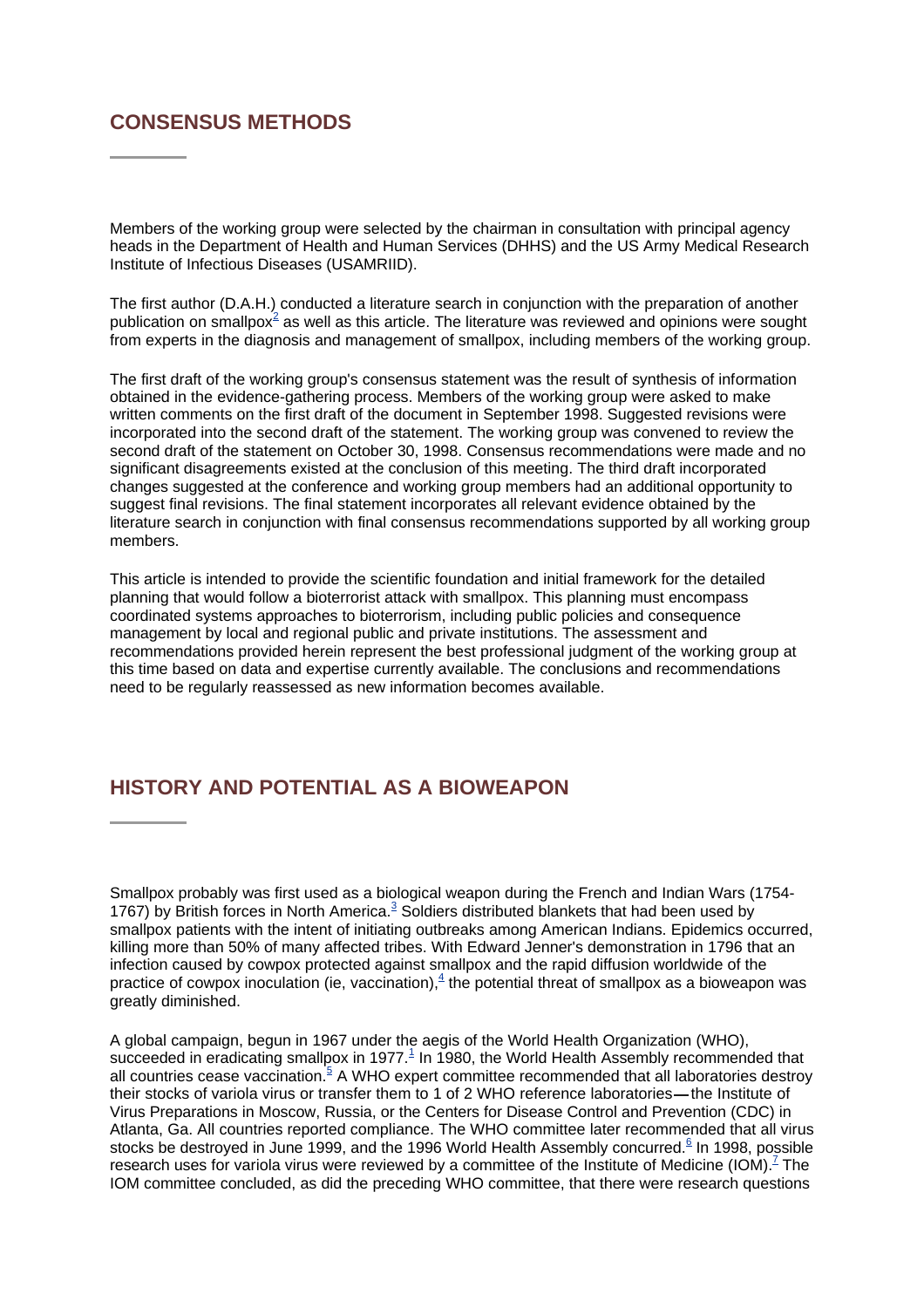that might be addressed if the virus were to be retained. However, the IOM committee did not explore the costs or relative priority to be assigned to such an effort, and that committee was not asked to weigh the possible benefits resulting from such research activities contrasted with the possible benefits resulting from an international decision to destroy all virus stocks. These considerations will be weighed and decided by the 1999 World Health Assembly.

Recent allegations from Ken Alibek, a former deputy director of the Soviet Union's civilian bioweapons program, have heightened concern that smallpox might be used as a bioweapon. Alibek<sup>8</sup> reported that beginning in 1980, the Soviet government embarked on a successful program to produce the smallpox virus in large quantities and adapt it for use in bombs and intercontinental ballistic missiles; the program had an industrial capacity capable of producing many tons of smallpox virus annually. Furthermore, Alibek reports that Russia even now has a research program that seeks to produce more virulent and contagious recombinant strains. Because financial support for laboratories in Russia has sharply declined in recent years, there are increasing concerns that existing expertise and equipment might fall into non-Russian hands.

The deliberate reintroduction of smallpox as an epidemic disease would be an international crime of unprecedented proportions, but it is now regarded as a possibility. An aerosol release of variola virus would disseminate widely, given the considerable stability of the orthopoxviruses in aerosol form<sup>9</sup> and the likelihood that the infectious dose is very small.<sup>10</sup> Moreover, during the 1960s and 1970s in Europe, when smallpox was imported during the December to April period of high transmission, as many as 10 to 20 second-generation cases were often infected from a single case. Widespread concern and, sometimes, panic occurred, even with outbreaks of fewer than 100 cases, resulting in extensive emergency control measures. $2$ 

# **EPIDEMIOLOGY**

Smallpox was once worldwide in scope, and before vaccination was practiced, almost everyone eventually contracted the disease. There were 2 principal forms of the disease, variola major and a much milder form, variola minor (or alastrim). Before eradication took place, these forms could be differentiated clinically only when occurring in outbreaks; virological differentiation is now possible.<sup>11, 12</sup> Through the end of the 19th century, variola major predominated throughout the world. However, at the turn of the century, variola minor was first detected in South Africa and later in Florida, from whence it spread across the United States and into Latin America and Europe.<sup>13</sup> Typical variola major epidemics such as those that occurred in Asia resulted in case-fatality rates of 30% or higher among the unvaccinated, whereas variola minor case-fatality rates were customarily 1% or less.<sup>2</sup>

Smallpox spreads from person to person,  $\frac{10}{14}$  primarily by droplet nuclei or aerosols expelled from the oropharynx of infected persons and by direct contact. Contaminated clothing or bed linens can also spread the virus. $15$  There are no known animal or insect reservoirs or vectors.

Historically, the rapidity of smallpox transmission throughout the population was generally slower than for such diseases as measles or chickenpox. Patients spread smallpox primarily to household members and friends; large outbreaks in schools, for example, were uncommon. This finding was accounted for in part by the fact that transmission of smallpox virus did not occur until onset of rash. By then, many patients had been confined to bed because of the high fever and malaise of the prodromal illness. Secondary cases were thus usually restricted to those who came into contact with patients, usually in the household or hospital.

The seasonal occurrence of smallpox was similar to that of chickenpox and measles—its incidence was highest during winter and early spring.<sup>16</sup> This pattern was consonant with the observation that the duration of survival of orthopoxviruses in the aerosolized form was inversely proportional to both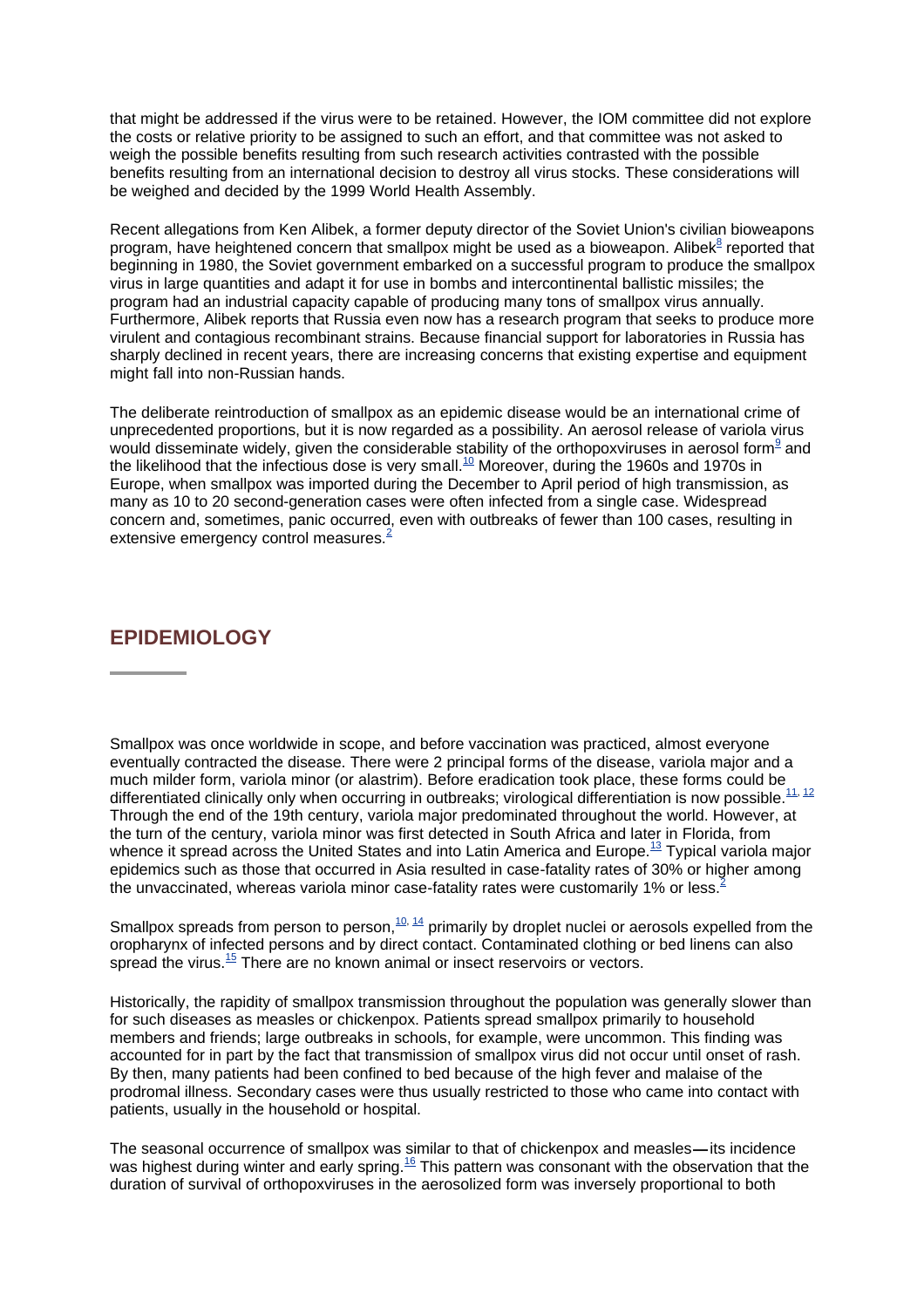temperature and humidity.<sup>9</sup> Likewise, when imported cases occurred in Europe, large outbreaks sometimes developed during the winter months, rarely during the summer.  $17$ 

The patient was most infectious from onset of rash through the first 7 to 10 days of rash (Figure 1).  $17.18$ As scabs formed, infectivity waned rapidly. Although the scabs contained large amounts of viable virus, epidemiological and laboratory studies indicate that they were not especially infectious, presumably because the virions were bound tightly in the fibrin matrix.<sup>19</sup>

The age distribution of cases depended primarily on the degree of smallpox susceptibility in the population. In most areas, cases predominated among children because adults were protected by immunity induced by vaccination or previous smallpox infection. In rural areas that had seen little vaccination or smallpox, the age distribution of cases was similar to the age distribution of the population. The age distribution pattern of cases in the United States presumably would be such if smallpox were to occur now because vaccination immunity in the population has waned so substantially.

# **MICROBIOLOGY**

Smallpox, a DNA virus, is a member of the genus orthopoxvirus.<sup>20</sup> The orthopoxviruses are among the largest and most complex of all viruses. The virion is characteristically a brick-shaped structure with a diameter of about 200 nm. Three other members of this genus (monkeypox, vaccinia, and cowpox) can also infect humans, causing cutaneous lesions, but only smallpox is readily transmitted from person to person.<sup>2</sup> Monkeypox, a zoonotic disease, presently is found only in tropical rain forest areas of central and western Africa and is not readily transmitted among humans.  $21$  Vaccinia and cowpox seldom spread from person to person.

# **PATHOGENESIS AND CLINICAL PRESENTATION**

Natural infection occurs following implantation of the virus on the oropharyngeal or respiratory mucosa.<sup>2</sup> The infectious dose is unknown but is believed to be only a few virions.<sup>10</sup> After the migration of virus to and multiplication in regional lymph nodes, an asymptomatic viremia develops on about the third or fourth day, followed by multiplication of virus in the spleen, bone marrow, and lymph nodes. A secondary viremia begins on about the eighth day and is followed by fever and toxemia. The virus, contained in leukocytes, then localizes in small blood vessels of the dermis and beneath the oral and pharyngeal mucosa and subsequently infects adjacent cells.

At the end of the 12- to 14-day incubation period (range, 7-17 days), the patient typically experiences high fever, malaise, and prostration with headache and backache.<sup>2</sup> Severe abdominal pain and delirium are sometimes present. A maculopapular rash then appears on the mucosa of the mouth and pharynx, face, and forearms, and spreads to the trunk and legs  $(Figure 2)^2$  Within 1 to 2 days, the rash becomes vesicular and, later, pustular. The pustules are characteristically round, tense, and deeply embedded in the dermis; crusts begin to form on about the eighth or ninth day of rash. As the patient recovers, the scabs separate and characteristic pitted scarring gradually develops. The scars are most evident on the face and result from the destruction of sebaceous glands followed by shrinking of granulation tissue and fibrosis. $2^2$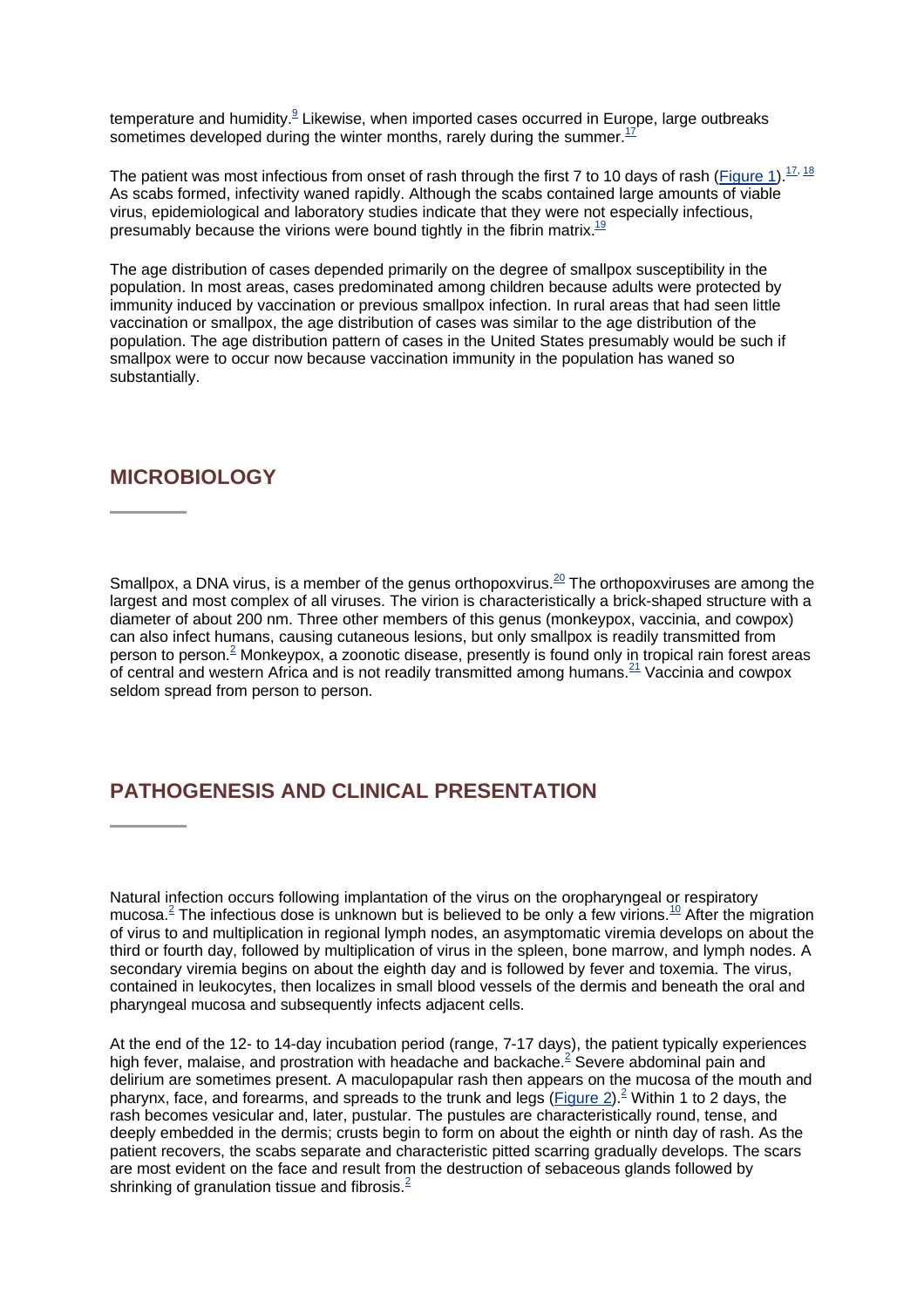The lesions that first appear in the mouth and pharynx ulcerate quickly because of the absence of a stratum corneum, releasing large amounts of virus into the saliva.<sup>22</sup> Virus titers in saliva are highest during the first week of illness, corresponding with the period during which patients are most infectious. Although the virus in some instances can be detected in swabs taken from the oropharynx as many as 5 to 6 days before the rash develops,  $^{22}$  transmission does not occur during this period.

Except for the lesions in the skin and mucous membranes and reticulum cell hyperplasia, other organs are seldom involved. Secondary bacterial infection is not common, and death, which usually occurs during the second week of illness, most likely results from the toxemia associated with circulating immune complexes and soluble variola antigens. ${}^{2}$  Encephalitis sometimes ensues that is indistinguishable from the acute perivascular demyelination observed as a complication of infection due to vaccinia, measles, or varicella. $\frac{23}{2}$ 

Neutralizing antibodies can be detected by the sixth day of rash and remain at high titers for many years.<sup>24</sup> Hemagglutinin-inhibiting antibodies can be detected on about the sixth day of rash, or about 21 days after infection, and complement-fixing antibodies appear approximately 2 days later. Within 5 years, hemagglutinin-inhibiting antibodies decline to low levels and complement-fixing antibodies rarely persist for longer than 6 months. $\frac{2}{3}$ 

Although at least 90% of smallpox cases are clinically characteristic and readily diagnosed in endemic areas, 2 other forms of smallpox are difficult to recognize hemorrhagic and malignant. Hemorrhagic cases are uniformly fatal and occur among all ages and in both sexes, but pregnant women appear to be unusually susceptible. Illness usually begins with a somewhat shorter incubation period and is characterized by a severely prostrating prodromal illness with high fever and head, back, and abdominal pain. Soon thereafter, a dusky erythema develops, followed by petechiae and frank hemorrhages into the skin and mucous membranes. Death usually occurs by the fifth or sixth day after onset of rash. $\frac{23}{2}$ 

In the frequently fatal malignant form, the abrupt onset and prostrating constitutional symptoms are similar. The confluent lesions develop slowly, never progressing to the pustular stage but remaining soft, flattened, and velvety to the touch. The skin has the appearance of a fine-grained, reddishcolored crepe rubber, sometimes with hemorrhages. If the patient survives, the lesions gradually disappear without forming scabs or, in severe cases, large amounts of epidermis might peel away. $23$ 

The illness associated with variola minor is generally less severe, with fewer constitutional symptoms and a more sparse rash. $^{25}$  A milder form of disease is also seen among those who have residual immunity from previous vaccination. In partially immune persons, the rash tends to be atypical and more scant and the evolution of the lesions more rapid. $15$ 

There is little information about how individuals with different types of immune deficiency responded to natural smallpox infection. Smallpox was eradicated before human immunodeficiency virus (HIV) was identified and before suitable techniques became available for measuring cell-mediated immunity. However, it is probable that the underlying cause of some cases of malignant and hemorrhagic smallpox resulted from defective immune responses. Vaccination of immune-deficient persons sometimes resulted in a continually spreading primary lesion, persistent viremia, and secondary viral infection of many organs. One such case is documented to have occurred in a vaccinated soldier who had HIV infection  $\frac{26}{ }$ 

# **DIAGNOSIS**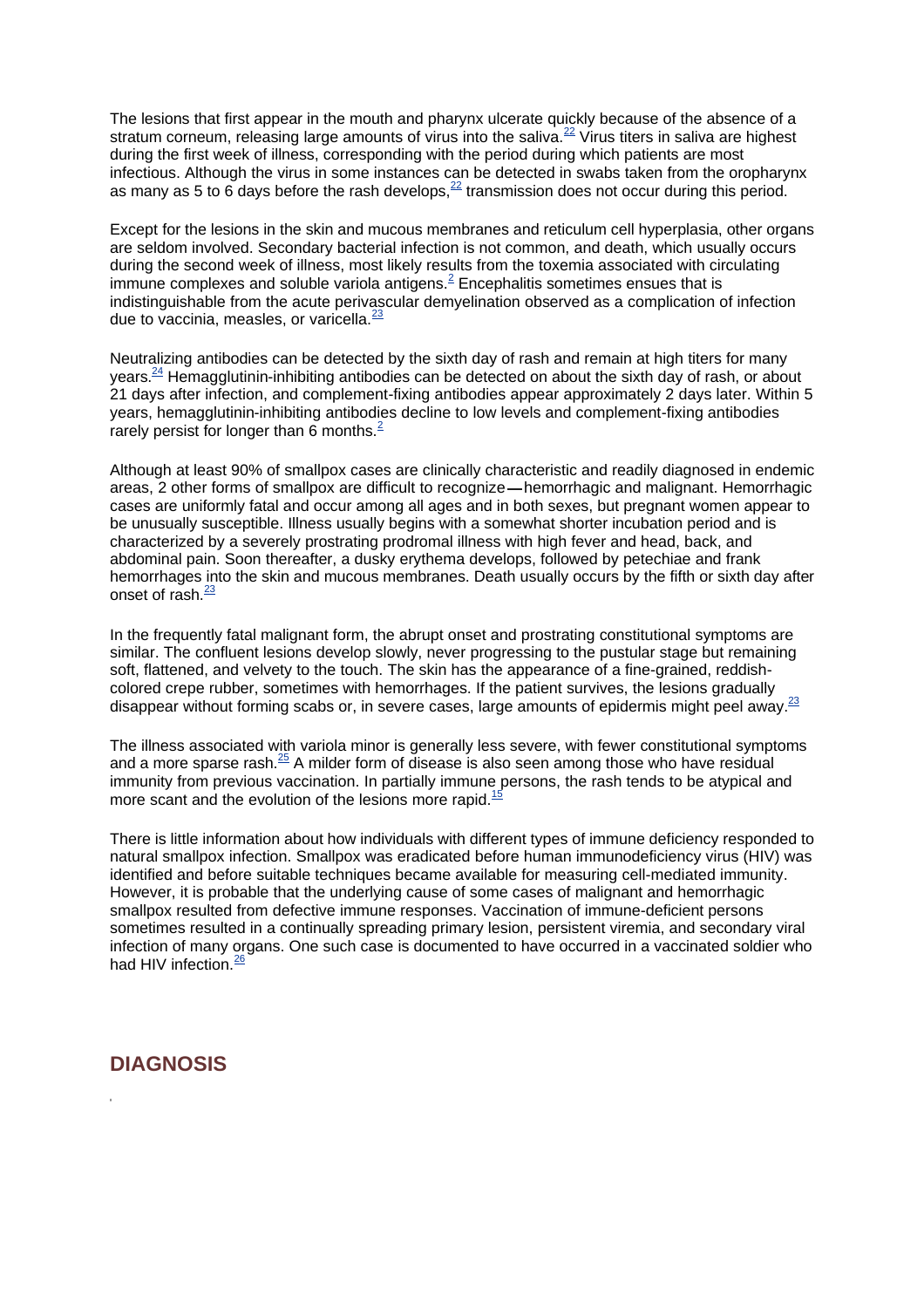The discovery of a single suspected case of smallpox must be treated as an international health emergency and be brought immediately to the attention of national officials through local and state health authorities.

The majority of smallpox cases present with a characteristic rash that is centrifugal in distribution, ie, most dense on the face and extremities. The lesions appear during a 1- to 2-day period and evolve at the same rate. On any given part of the body, they are generally at the same stage of development. In varicella (chickenpox), the disease most frequently confused with smallpox, new lesions appear in crops every few days and lesions at very different stages of maturation (ie, vesicles, pustules, and scabs) are found in adjacent areas of skin. Varicella lesions are much more superficial and are almost never found on the palms and soles. The distribution of varicella lesions is centripetal, with a greater concentration of lesions on the trunk than on the face and extremities.

The signs and symptoms of both hemorrhagic and malignant smallpox were such that smallpox was seldom suspected until more typical cases were seen and it was recognized that a smallpox outbreak was in progress. Hemorrhagic cases were most often initially identified as meningococcemia or severe acute leukemia. Malignant cases likewise posed diagnostic problems, most often being mistaken for hemorrhagic chickenpox or prompting surgery because of severe abdominal pain.

Laboratory confirmation of the diagnosis in a smallpox outbreak is important. Specimens should be collected by someone who has recently been vaccinated (or is vaccinated that day) and who wears gloves and a mask. To obtain vesicular or pustular fluid, it is often necessary to open lesions with the blunt edge of a scalpel. The fluid can then be harvested on a cotton swab. Scabs can be picked off with forceps. Specimens should be deposited in a vacutainer tube that should be sealed with adhesive tape at the juncture of stopper and tube. This tube, in turn, should be enclosed in a second durable, watertight container. State or local health department laboratories should immediately be contacted regarding the shipping of specimens. Laboratory examination requires high-containment (BL-4) facilities and should be undertaken only in designated laboratories with the appropriate training and equipment. Once it is established that the epidemic is caused by smallpox virus, clinically typical cases would not require further laboratory confirmation.

Smallpox infection can be rapidly confirmed in the laboratory by electron microscopic examination of vesicular or pustular fluid or scabs. Although all orthopoxviruses exhibit identically appearing brickshaped virions, history taking and clinical picture readily identify cowpox and vaccinia. Although smallpox and monkeypox virions may be indistinguishable, naturally occurring monkeypox is found only in tropical rain forest areas of Africa. Definitive laboratory identification and characterization of the virus involves growth of the virus in cell culture or on chorioallantoic egg membrane and characterization of strains by use of various biologic assays, including polymerase chain reaction techniques and restriction fragment-length polymorphisms.<sup>27-29</sup> The latter studies can be completed within a few hours.

# **PREEXPOSURE PREVENTIVE VACCINATION**

Before 1972, smallpox vaccination was recommended for all US children at age 1 year. Most states required that each child be vaccinated before school entry. The only other requirement for vaccination was for military recruits and tourists visiting foreign countries. Most countries required that the individual be successfully vaccinated within a 3-year period prior to entering the country. Routine vaccination in the United States stopped in 1972 and since then, few persons younger than 27 years have been vaccinated. The US Census Bureau reported that in 1998, approximately 114 million persons, or 42% of the US population, were aged 29 years or younger. $3$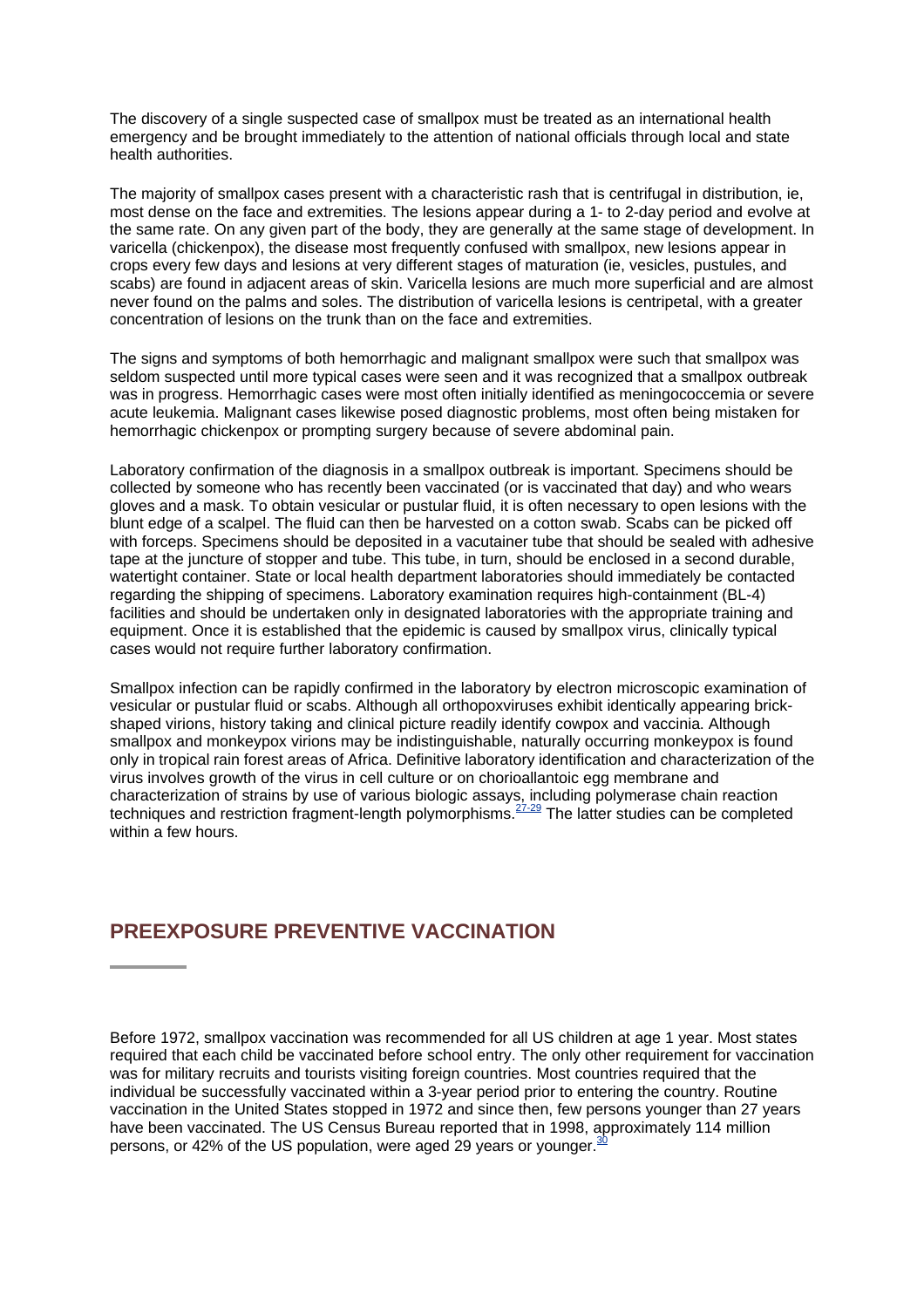In addition, the immune status of those who were vaccinated more than 27 years ago is not clear. The duration of immunity, based on the experience of naturally exposed susceptible persons, has never been satisfactorily measured. Neutralizing antibodies are reported to reflect levels of protection, although this has not been validated in the field. These antibodies have been shown to decline substantially during a 5- to 10-year period. $^{24}$  Thus, even those who received the recommended singledose vaccination as children do not have lifelong immunity. However, among a group who had been vaccinated at birth and at ages 8 and 18 years as part of a study, neutralizing antibody levels remained stable during a 30-year period. $31$  Because comparatively few persons today have been successfully vaccinated on more than 1 occasion, it must be assumed that the population at large is highly susceptible to infection.

In the United States, a limited reserve supply of vaccine that was produced by Wyeth Laboratories, Lancaster, Pa, in the 1970s is in storage. This supply is believed to be sufficient to vaccinate between 6 and 7 million persons. This vaccine, now under the control of the CDC, consists of vaccine virus (New York Board of Health strain) grown on scarified calves. After purification, it was freeze-dried in rubber-stoppered vials that contain sufficient vaccine for at least 50 doses when a bifurcated needle is used. It is stored at -20°C (James LeDuc, PhD, oral communication, 1998). Although quantities of vaccine have also been retained by a number of other countries, none have reserves large enough to meet more than their own potential emergency needs. WHO has 500,000 doses. $32$ 

There are no manufacturers now equipped to produce smallpox vaccine in large quantities. The development and licensure of a tissue cell culture vaccine and the establishment of a new vaccine production facility is estimated to require at least 36 months (Thomas Monath, MD, unpublished data, 1999).

Because of the small amounts of vaccine available, a preventive vaccination program to protect individuals such as emergency and health care personnel is not an option at this time. When additional supplies of vaccine are procured, a decision to undertake preventive vaccination of some portion of the population will have to weigh the relative risk of vaccination complications against the threat of contracting smallpox.

A further deterrent to extensive vaccination is the fact that presently available supplies of vaccinia immune globulin (VIG), also maintained by the CDC, are very limited in quantity. The working group recommends VIG for the treatment of severe cutaneous reactions occurring as a complication of vaccination.<sup>33, 34</sup> Vaccinia immune globulin has also been given along with vaccination to protect those who needed vaccination but who were at risk of experiencing vaccine-related complications.  $\frac{33}{2}$  It has been estimated that if 1 million persons were vaccinated, as many as 250 persons would experience adverse reactions of a type that would require administration of VIG (James LeDuc, PhD, oral communication, 1998). How much VIG would be needed to administer with vaccine to those at risk is unknown.

# **POSTEXPOSURE THERAPY**

At this time, the best that can be offered to the patient infected with smallpox is supportive therapy plus antibiotics as indicated for treatment of occasional secondary bacterial infections. No antiviral substances have yet proved effective for the treatment of smallpox, and the working group is not aware of any reports that suggest any antiviral product is therapeutic. Encouraging initial reports in the 1960s describing the therapeutic benefits of the thiosemicarbazones, cytosine arabinoside, and adenine arabinoside proved questionable on further study.  $21, 35, 36$ 

Recent studies on tissue culture, mice, and a small number of monkeys have suggested the possibility that cidofovir, a nucleoside analog DNA polymerase inhibitor, might prove useful in preventing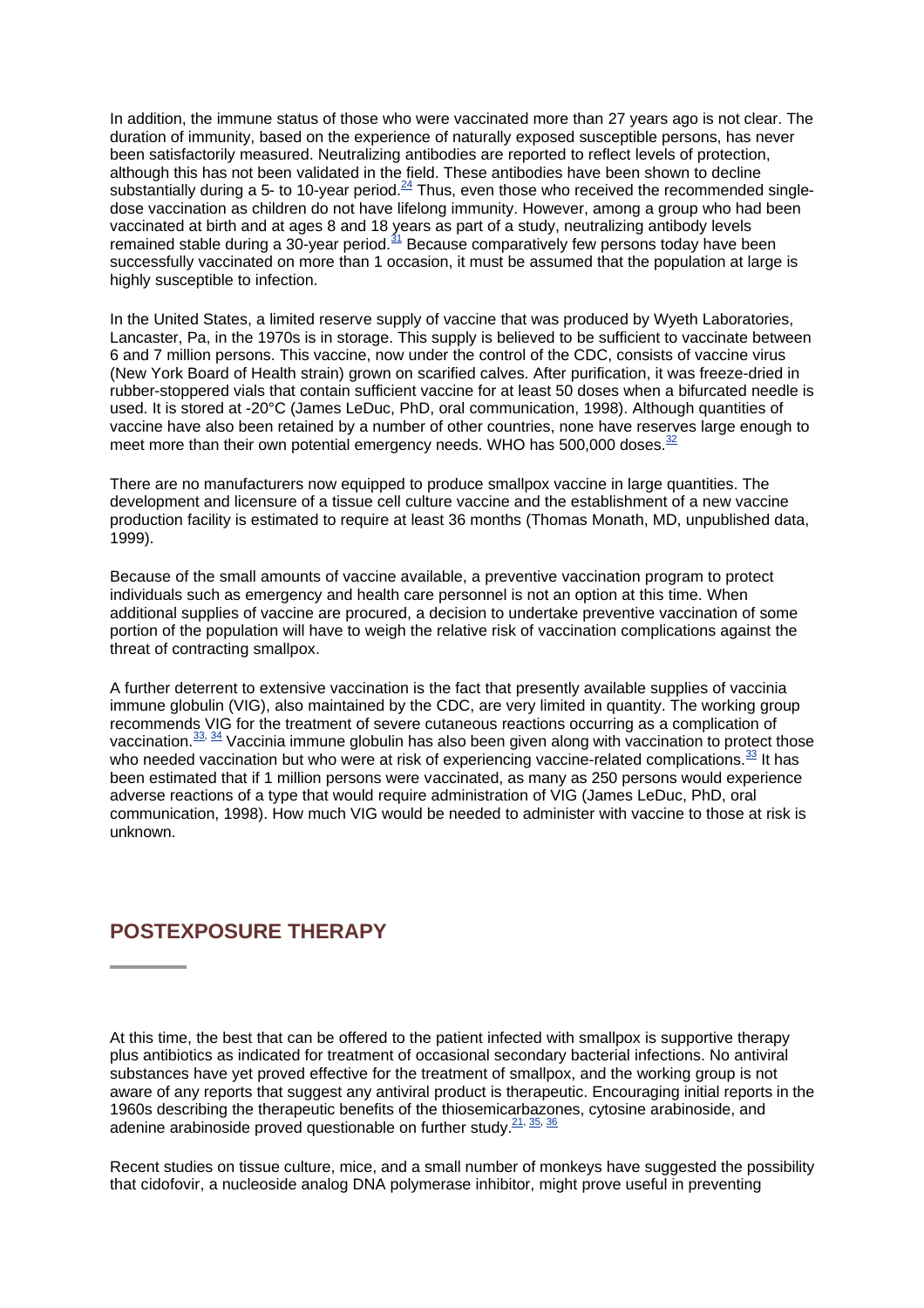smallpox infection if administered within 1 or 2 days after exposure (John Huggins, PhD, oral communication, 1998). At this time, there is no evidence that cidofovir is more effective than vaccination in this early period. Moreover, the potential utility of this drug is limited, given the fact that it must be administered intravenously and its use is often accompanied by serious renal toxicity.  $37$ 

# **POSTEXPOSURE INFECTION CONTROL**

A smallpox outbreak poses difficult public health problems because of the ability of the virus to continue to spread throughout the population unless checked by vaccination and/or isolation of patients and their close contacts.

A clandestine aerosol release of smallpox, even if it infected only 50 to 100 persons to produce the first generation of cases, would rapidly spread in a now highly susceptible population, expanding by a factor of 10 to 20 times or more with each generation of cases.<sup>2, 10, 38</sup> Between the time of an aerosol release of smallpox virus and diagnosis of the first cases, an interval as long as 2 weeks or more is apt to occur because of the average incubation period of 12 to 14 days and the lapse of several additional days before a rash was sufficiently distinct to suggest the diagnosis of smallpox. By that time, there would be no risk of further environmental exposure from the original aerosol release because the virus is fully inactivated within 2 days.

As soon as the diagnosis of smallpox is made, all individuals in whom smallpox is suspected should be isolated immediately and all household and other face-to-face contacts should be vaccinated and placed under surveillance. Because the widespread dissemination of smallpox virus by aerosol poses a serious threat in hospitals, patients should be isolated in the home or other nonhospital facility whenever possible. Home care for most patients is a reasonable approach, given the fact that little can be done for a patient other than to offer supportive therapy.

In the event of an aerosol release of smallpox and a subsequent outbreak, the rationale for vaccinating patients suspected to have smallpox at this time is to ensure that some with a mistaken diagnosis are not placed at risk of acquiring smallpox. Vaccination administered within the first few days after exposure and perhaps as late as 4 days may prevent or significantly ameliorate subsequent illness. $39$  An emergency vaccination program is also indicated that would include all health care workers at clinics or hospitals that might receive patients; all other essential disaster response personnel, such as police, firefighters, transit workers, public health staff, and emergency management staff; and mortuary staff who might have to handle bodies. The working group recommends that all such personnel for whom vaccination is not contraindicated should be vaccinated immediately irrespective of prior vaccination status.

Vaccination administered within 4 days of first exposure has been shown to offer some protection against acquiring infection and significant protection against a fatal outcome.<sup>15</sup> Those who have been vaccinated at some time in the past will normally exhibit an accelerated immune response. Thus, it would be prudent, when possible, to assign those who had been previously vaccinated to duties involving close patient contact.

It is important that discretion be used in identifying contacts of patients to ensure, to the extent that is possible, that vaccination and adequate surveillance measures are focused on those at greatest risk. Specifically, it is recommended that *contacts* be defined as persons who have been in the same household as the infected individual or who have been in face-to-face contact with the patient after the onset of fever. Experience during the smallpox global eradication program showed that patients did not transmit infection until after the prodromal fever had given way to the rash stage of illness.  $17, 18$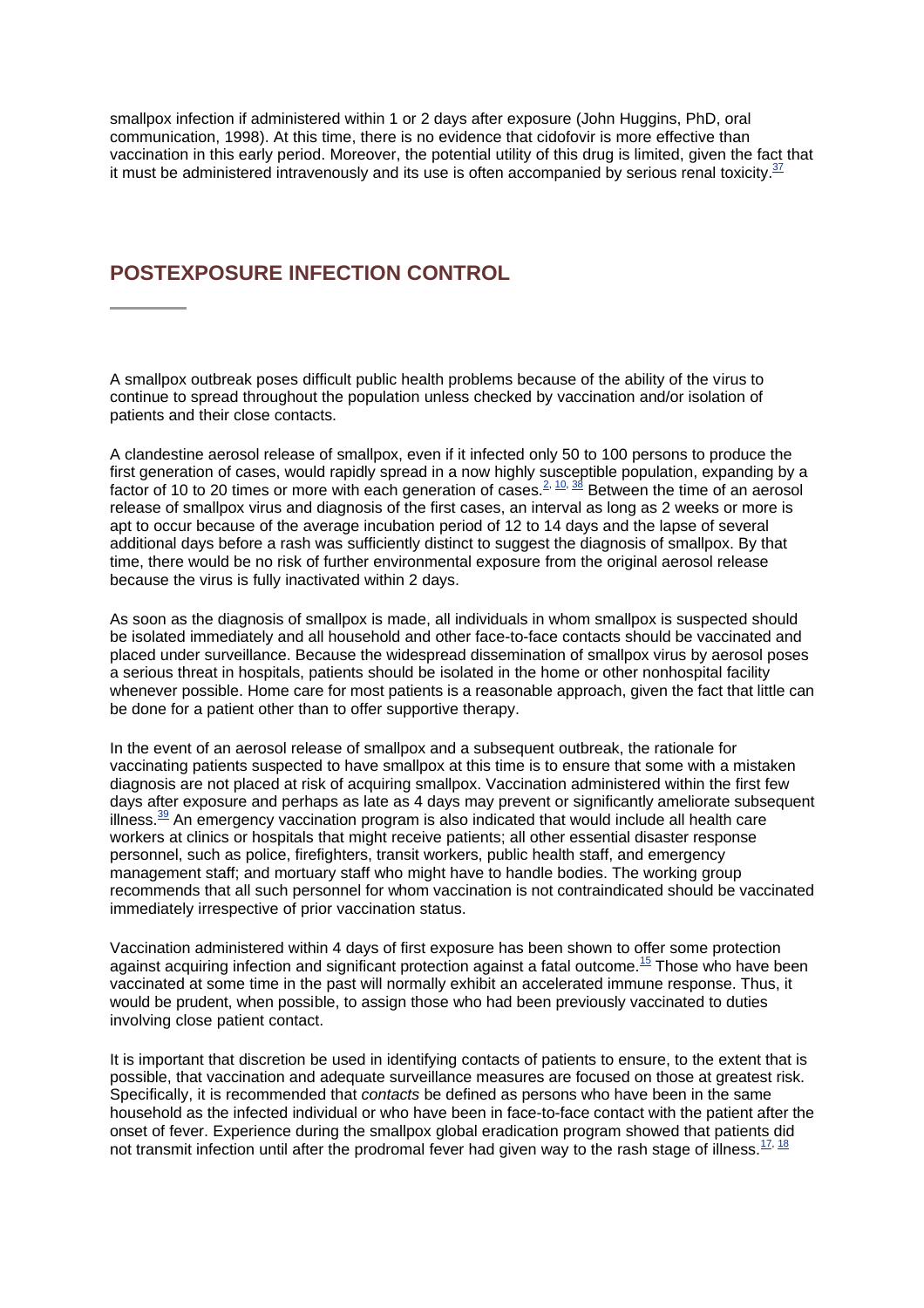Isolation of all contacts of exposed patients would be logistically difficult and, in practice, should not be necessary. Because contacts, even if infected, are not contagious until onset of rash, a practical strategy calls for all contacts to have temperatures checked at least once each day, preferably in the evening. Any increase in temperature higher than 38°C (101°F) during the 17-day period following last exposure to the case would suggest the possible development of smallpox $2$  and be cause for isolating the patient immediately, preferably at home, until it could be determined clinically and/or by laboratory examination whether the contact had smallpox. All close contacts of the patients should be promptly vaccinated.

Although cooperation by most patients and contacts in observing isolation could be ensured through counseling and persuasion, there may be some for whom forcible quarantine will be required. Some states and cities in the United States, but not all, confer broad discretionary powers on health authorities to ensure the safety of the public's health and, at one time, this included powers to quarantine. Under epidemic circumstances, this could be an important power to have. Thus, each state and city should review its statutes as part of its preparedness activities.

During the smallpox epidemics in the 1960s and 1970s in Europe, there was considerable public alarm whenever outbreaks occurred and, often, a demand for mass vaccination throughout a very widespread area, even when the vaccination coverage of the population was high.<sup>2</sup> In the United States, where few people now have protective levels of immunity, such levels of concern must be anticipated. However, the US vaccine supply is limited at present; thus, vaccine would have to be carefully conserved and used in conjunction with measures to implement rapid isolation of smallpox patients.

# **HOSPITAL EPIDEMIOLOGY AND INFECTION CONTROL**

Smallpox transmission within hospitals has long been recognized as a serious problem. For this reason, separate hospitals for smallpox patients were used for more than 200 years. Throughout the 1970s, both England and Germany had fully equipped standby hospitals in case smallpox should be imported. $2$  Infections acquired in hospitals may occur as the result of droplets spread from patients to staff and visitors in reasonably close contact or by a fine particle aerosol. In 1 such occurrence in Germany, a smallpox patient with a cough, although isolated in a single room, infected persons on 3 floors of a hospital.<sup>10</sup> Persons with the usually fatal hemorrhagic or malignant forms of the disease pose a special problem because they often remain undiagnosed until they are near death and extremely contagious. A number of outbreaks have occurred in laundry workers who handled linens and blankets used by patients.<sup>15</sup> The working group recommends that in an outbreak setting, all hospital employees as well as patients in the hospital be vaccinated. For individuals who are immunocompromised or for whom vaccination is otherwise contraindicated, VIG should be provided, if available. If it is not available, a judgment will have to be made regarding the relative risks of acquiring the disease in contrast with the risks associated with vaccination.

In the event of a limited outbreak with few cases, patients should be admitted to the hospital and confined to rooms that are under negative pressure and equipped with high-efficiency particulate air filtration. In larger outbreaks, home isolation and care should be the objective for most patients. However, not all will be able to be so accommodated and, to limit nosocomial infections, authorities should consider the possibility of designating a specific hospital or hospitals for smallpox care. All persons isolated as such and those caring for them should be immediately vaccinated. Employees for whom vaccination is contraindicated should be furloughed.

Standard precautions using gloves, gowns, and masks should be observed. All laundry and waste should be placed in biohazard bags and autoclaved before being laundered or incinerated. A special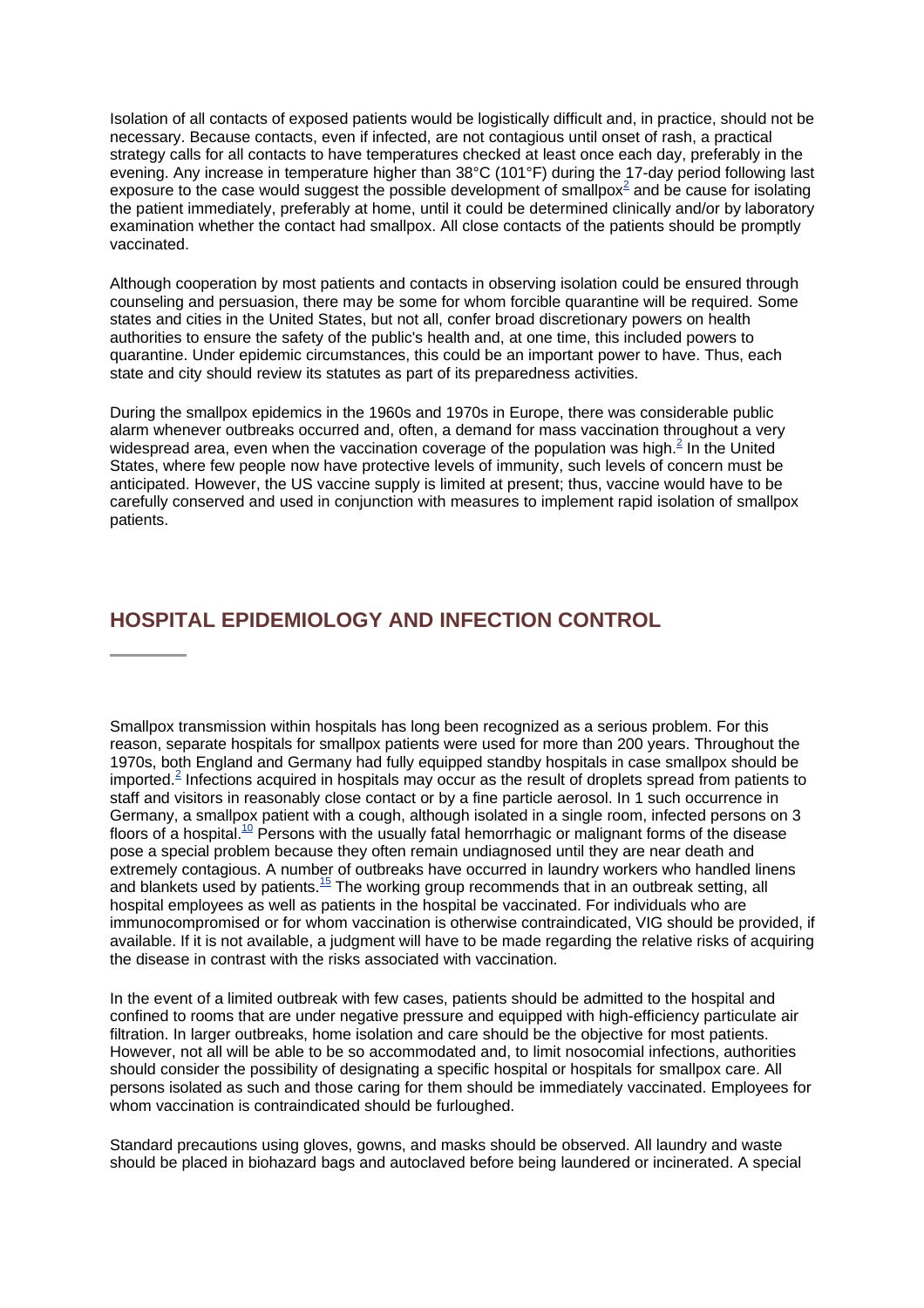protocol should be developed for decontaminating rooms after they are vacated by patients (see "Decontamination" section).

Laboratory examination requires high-containment (BL-4) facilities and should be undertaken only in designated laboratories with the appropriate trained personnel and equipment. Specific recommendations for safe specimen transport are described in the section on "Differential Diagnosis and Diagnostic Tests."

Protecting against the explosive spread of virus from the hemorrhagic or malignant case is difficult. Such cases occurring during the course of an outbreak may be detected if staff is alert to the possibility that any severe, acute, prostrating illness must be considered smallpox until proven otherwise.

Patients who die of smallpox should be cremated whenever possible and mortuary workers should be vaccinated.

# **VACCINE ADMINISTRATION AND COMPLICATIONS**

Smallpox vaccine is currently approved by the US Food and Drug Administration (FDA) for use only in persons in special-risk categories, including laboratory workers directly involved with smallpox or closely related orthopoxviruses. Under epidemic circumstances, widespread vaccination would be indicated, as recommended by the working group.

Vaccination has been successfully and safely administered to persons of all ages, from birth onward. $40$ However, there are certain groups for whom elective vaccination has not been recommended because of the risk of complications. Under epidemic circumstances, however, such contraindications will have to be weighed against the grave risks posed by smallpox. If available, VIG can be administered concomitantly with vaccination to minimize the risk of complications in these persons.

Vaccination is normally performed using the bifurcated needle (Figure 3). A sterile needle is inserted into an ampoule of reconstituted vaccine and, on withdrawal, a droplet of vaccine sufficient for vaccination is held by capillarity between the 2 tines. The needle is held at right angles to the skin; the wrist of the vaccinator rests against the arm. Fifteen perpendicular strokes of the needle are rapidly made in an area of about 5 mm in diameter. $\frac{41}{2}$  The strokes should be sufficiently vigorous so that a trace of blood appears at the vaccination site after 15 to 30 seconds. After vaccination, excess vaccine should be wiped from the site with gauze that should be discarded in a hazardous waste receptacle. The site should be covered with a loose, nonocclusive bandage to deter the individual from touching the site and perhaps transferring virus to other parts of the body.

After about 3 days, a red papule appears at the vaccination site and becomes vesicular on about the fifth day (Figure 4). By the seventh day, it becomes the typical Jennerian pustule—whitish, umbilicated, multilocular, containing turbid lymph and surrounded by an erythematous areola that may continue to expand for 3 more days. Regional lymphadenopathy and fever is not uncommon. As many as 70% of children have 1 or more days of temperature higher than 39°C (100°F) between days 4 and  $14<sup>43</sup>$  The pustule gradually dries, leaving a dark crust, which normally falls off after about 3 weeks.

A successful vaccination for those with partial immunity may manifest a gradient of responses. These range from what appears to be a primary take (as described herein) to an accelerated reaction in which there may be little more than a papule surrounded by erythema that reaches a peak between 3 and 7 days. A response that reaches a peak in erythema within 48 hours represents a hypersensitivity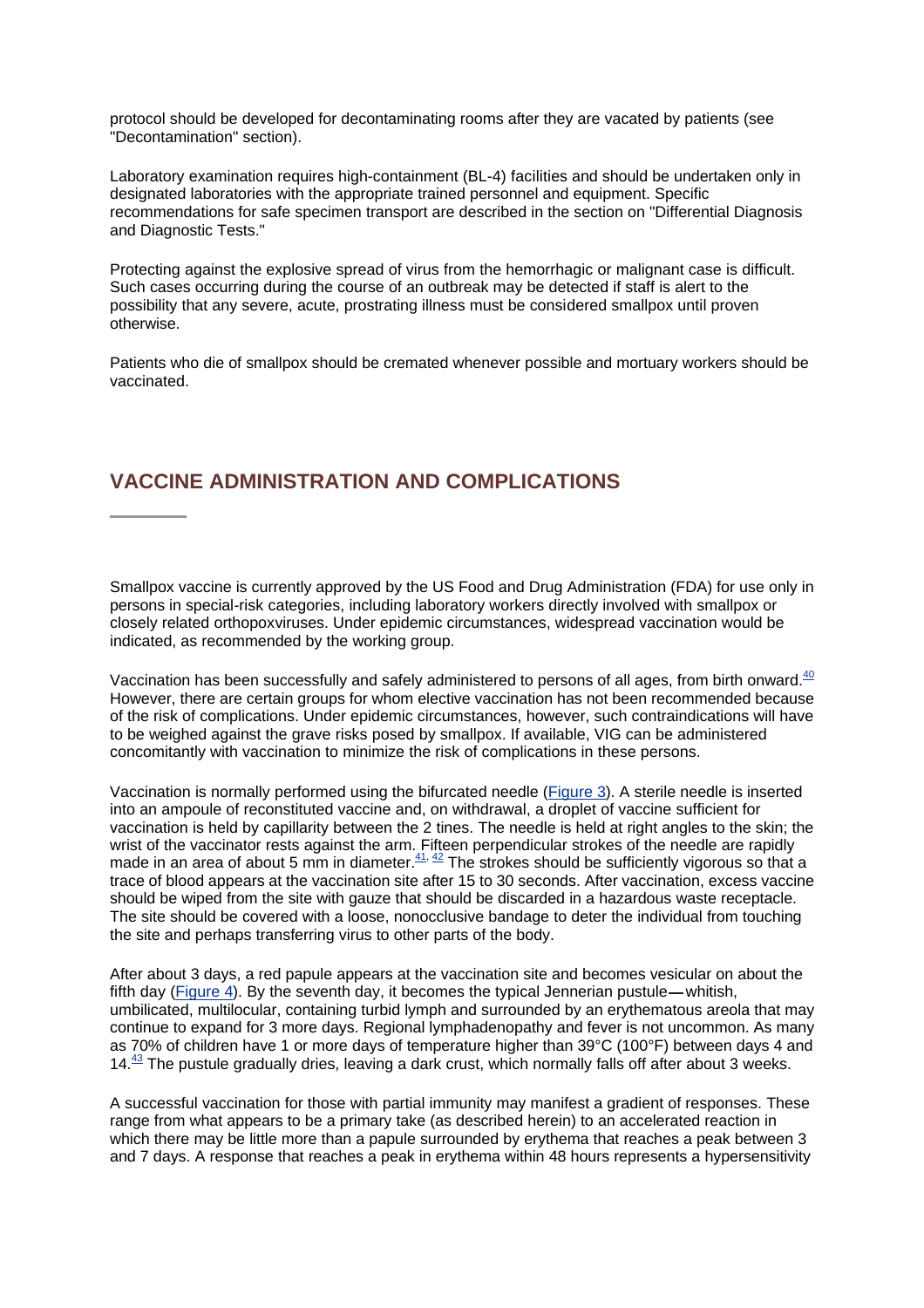reaction and does not signify that growth of the vaccinia virus has occurred.<sup>2</sup> Persons exhibiting such a reaction should be revaccinated.

#### **Complications**

The frequency of complications associated with use of the New York Board of Health strain (the strain used throughout the United States and Canada for vaccine) is the lowest for any established vaccinia virus strain, but the risks are not inconsequential.  $\frac{44}{5}$  Data on complications gathered by the CDC in 1968 are shown in Table 1. Complications occurred most frequently among primary vaccinees.

#### **Postvaccinial Encephalitis.**

Postvaccinial encephalitis occurred at a rate of 1 case per 300,000 vaccinations and was observed only in primary vaccinees; one fourth of these cases were fatal and several had permanent neurological residua. Between 8 and 15 days after vaccination, encephalitic symptoms developed fever, headache, vomiting, drowsiness, and, sometimes, spastic paralysis, meningitic signs, coma, and convulsions. Cerebrospinal fluid usually showed a pleocytosis. Recovery was either complete or associated with residual paralysis and other central nervous system symptoms and, sometimes, death. There was no treatment.

#### **Progressive Vaccinia (Vaccinia Gangrenosa).**

Cases of progressive vaccinia occurred both among primary vaccinees and revaccinees. It was a frequently fatal complication among those with immune deficiency disorders. The vaccinial lesion failed to heal and progressed to involve adiacent skin with necrosis of tissue, spreading to other parts of the skin, to bones, and to viscera. Vaccinia immune globulin was used for this problem. $34, 46$  One case in a soldier with acquired immunodeficiency syndrome was successfully treated with VIG and ribavirin. These treatment strategies were off-label and would be considered experimental.<sup>26</sup>

#### **Eczema Vaccinatum.**

A sometimes serious complication, eczema vaccinatum occurred in some vaccinees and contacts with either active or healed eczema. Vaccinial skin lesions extended to cover all or most of the area once or currently afflicted with eczema. Vaccinia immune globulin was therapeutic. $46$ 

#### **Generalized Vaccinia.**

A secondary eruption almost always following primary vaccination, generalized vaccinia resulted from blood-borne dissemination of virus. Lesions emerged between 6 and 9 days after vaccination and were either few in number or generalized. This complication was usually self-limited. In severe cases, VIG was indicated  $\frac{46}{5}$ 

#### **Inadvertent Inoculation.**

Transmission to close contacts or autoinoculation to sites such as face, eyelid, mouth, and genitalia sometimes occurred. Most lesions healed without incident, although VIG was useful in some cases of periocular implantation.

#### **Miscellaneous.**

Many different rashes have been associated with vaccination. Most common are erythema multiforme and variously distributed urticarial, maculopapular, and blotchy erythematous eruptions, which normally clear without therapy.

#### **Groups at Special Risk for Complications**

Consensus recommendations for special-risk groups as set forth herein reflect the best clinical and science-based judgment of the working group and do not necessarily correspond to FDA-approved uses.

Five groups of persons are ordinarily considered at special risk of smallpox vaccine complications: (1) persons with eczema or other significant exfoliative skin conditions; (2) patients with leukemia, lymphoma, or generalized malignancy who are receiving therapy with alkylating agents, antimetabolites, radiation, or large doses of corticosteroids; (3) patients with HIV infection; (4) persons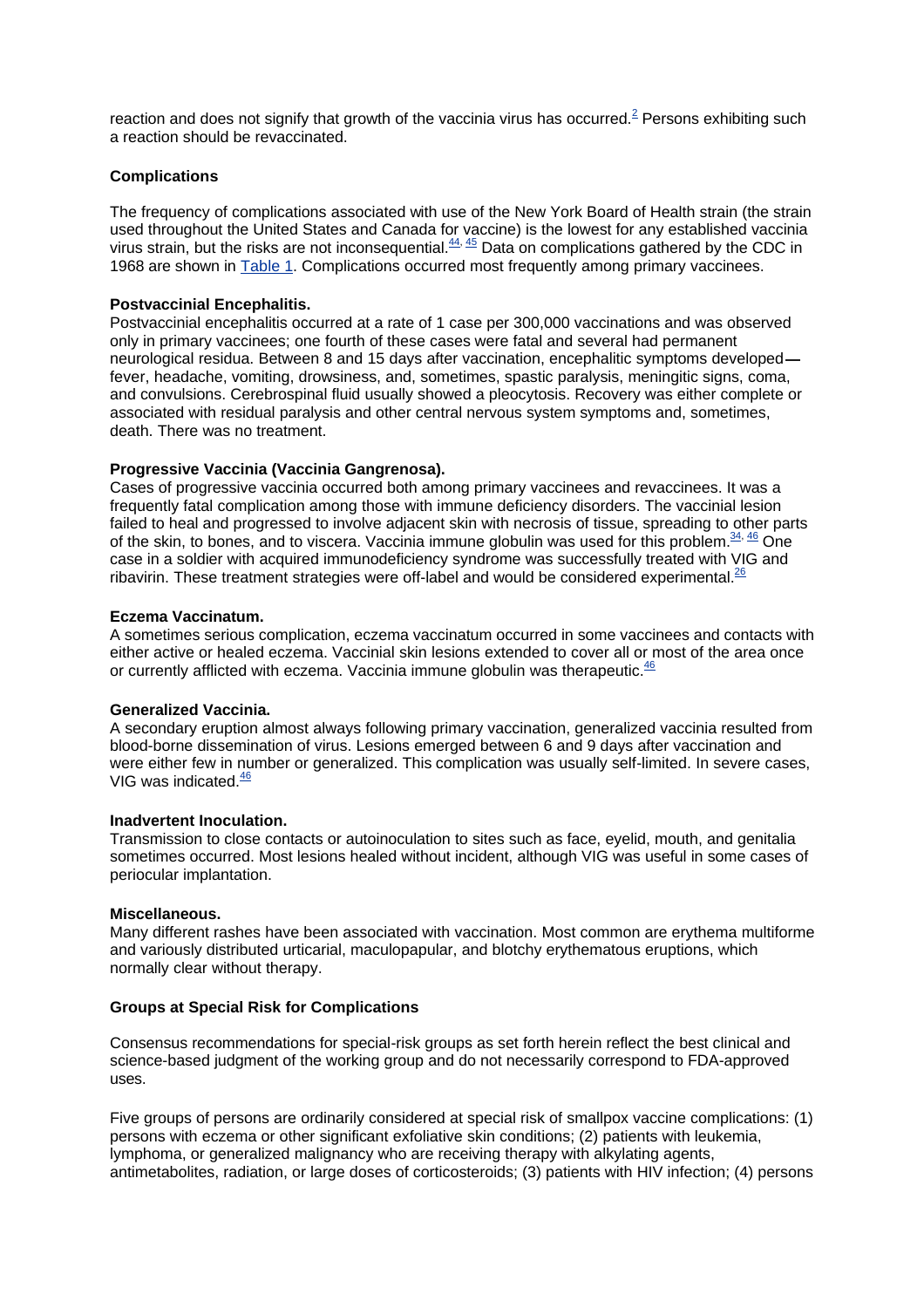with hereditary immune deficiency disorders; and (5) pregnant women. If persons with contraindications have been in close contact with a smallpox patient or the individual is at risk for occupational reasons, VIG, if available, may be given simultaneously with vaccination in a dose of 0.3 mL/kg of body weight to prevent complications. This does not alter vaccine efficacy. If VIG is not available, vaccine administration may still be warranted, given the far higher risk of an adverse outcome from smallpox infection than from vaccination.

#### **VIG Therapy for Complications**

Vaccinia immune globulin is valuable in treating patients with progressive vaccinia, eczema vaccinatum, severe generalized vaccinia, and periocular infections resulting from inadvertent inoculation. It is administered intramuscularly in a dose of 0.6 mL/kg of body weight. Because the dose is large (eg, 42 mL for a person weighing 70 kg), the product is given intramuscularly in divided doses over a 24- to 36-hour period and may be repeated, if necessary, after 2 to 3 days if improvement is not occurring.<sup>47</sup> Because the availability of VIG is so limited, its use should be reserved for the most serious cases. Vaccinia immune globulin, as well as vaccinia vaccine, is made available by the CDC through state health departments. Consultative assistance in the diagnosis and management of patients with complications can be obtained through state health departments.

# **DECONTAMINATION**

Vaccinia virus, if released as an aerosol and not exposed to UV light, may persist for as long as 24 hours or somewhat longer under favorable conditions. $9$  It is believed that variola virus would exhibit similar properties. However, by the time patients had become ill and it had been determined that an aerosol release of smallpox virus had occurred, there would be no viable smallpox virus in the environment. Vaccinia virus, if released as an aerosol, is almost completely destroyed within 6 hours in an atmosphere of high temperature (31°C-33°C) and humidity (80%) (Table 2).<sup>9</sup> In cooler temperatures (10°C-11°C) and lower humidity (20%), nearly two thirds of a vaccinia aerosol survives for as long as 24 hours. $9$  It is believed that variola would behave similarly.

The occurrence of smallpox infection among personnel who handled laundry from infected patients is well documented<sup>15</sup> and it is believed that virus in such material remains viable for extended periods. Thus, special precautions need to be taken to ensure that all bedding and clothing of smallpox patients is autoclaved or laundered in hot water to which bleach has been added. Disinfectants that are used for standard hospital infection control, such as hypochlorite and quaternary ammonia, are effective for cleaning surfaces possibly contaminated with virus.

Virus in scabs is more durable. At a temperature of 35°C and 65% relative humidity, the virus has persisted for 3 weeks. $48$  At cooler temperatures (26°C), the virus has survived for 8 weeks at high relative humidity and 12 weeks at a relative humidity less than 10%. $48$  Dutch investigators demonstrated that it was possible to isolate variola virus from scabs that had been sitting on a shelf for 13 years. $\frac{49}{2}$  It is unlikely, however, that the smallpox virus, bound in the fibrin matrix of a scab, is infectious in humans. This is borne out by studies conducted during the eradication program and by surveillance for cases in newly smallpox-free areas.<sup>2</sup> It was reasoned that if the virus were able to persist in nature and infect humans, there would be cases occurring for which no source could be identified. Cases of this type were not observed. Rather, when cases were found, there were antecedent human cases with whom they had direct contact.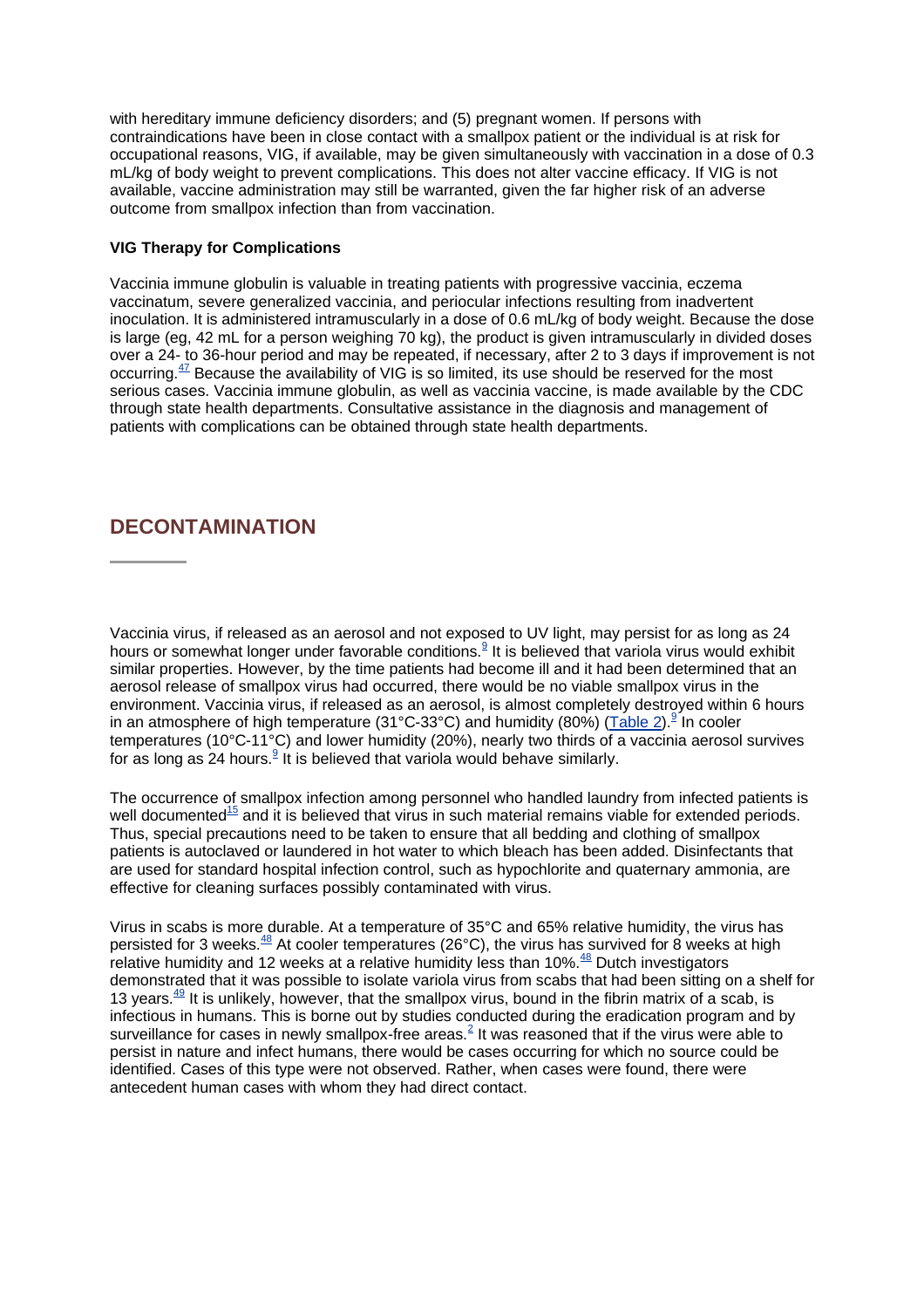# **RESEARCH**

Priority should be directed to 3 areas of smallpox research: vaccines, immunotherapy and drugs, and diagnostics.

The working group recommends that an emergency stockpile of at least 40 million doses of vaccine and a standby manufacturing capacity to produce more is a critical need. At a minimum, this quantity of vaccine would be needed in the control of an epidemic during the first 4 to 8 weeks after an attack. Smallpox vaccine, contained in glass-sealed ampoules and stored at -20°C, retains its potency almost indefinitely. However, several steps are necessary before manufacturing can begin. The traditional method for producing vaccine on the scarified flank of a calf is no longer acceptable because the product inevitably contains some microbial contaminants, however stringent the purification measures. Contemporary vaccines require the use of tissue cell cultures. Thus, as a first step, the traditional New York Board of Health strain needs to be grown in a suitable tissue cell culture and comparative studies performed of the reactogenicity and immunogenicity of calf-derived and tissue cell culture vaccines. This should be a comparatively straightforward exercise. The cost of such a stockpile should be comparatively modest because the vaccine would be packaged in 50-dose rather than costly singledose containers. In the mid-1970s, 40 million doses would have cost less than \$5 million (D.A.H., unpublished data, 1975).

The frequency of vaccine complications is sufficiently great to recommend development, if possible, of a more attenuated strain that, hopefully, would retain full efficacy. Development of an entirely new, genetically engineered strain would be both costly and time consuming. Moreover, it would be difficult at this time to justify its use in large numbers of human subjects to evaluate safety. There is, however, a candidate attenuated strain that was developed and field tested in Japan in the mid-1970s (a Lister strain–derived vaccine<sup>50</sup> that has been produced in volume in rabbit kidney cell culture and has been given to more than 100,000 persons in Japan). Research showed no severe complications among the first 30,000 vaccinees. $51$  The cutaneous responses to vaccination were much less severe and far fewer vaccinees developed fever. More than 95% developed a Jennerian pustule; immunogenicity, as measured by neutralizing antibody, was slightly lower than for nonattenuated strains.

Vaccinia immune globulin has been used for the treatment of vaccine complications and for administration with vaccine to those for whom vaccine is otherwise contraindicated. Production of VIG should be a high priority for research. An alternative to VIG is also needed because VIG is difficult to produce and cumbersome to administer. Immunotherapy using humanized monoclonal antibodies is an alternative that should be explored. Studies of antiviral agents or drugs, already approved or near approval for marketing for use in other viral diseases, have suggested that 1 or more such products might prove useful.

Finally, a simple, rapid diagnostic test to identify variola virus in the oropharynx during the prodrome or early in the exanthematous phase of illness would be of considerable help in triage of suspected patients during the course of an outbreak.

## **SUMMARY**

The specter of resurgent smallpox is ominous, especially given the enormous efforts that have been made to eradicate what has been characterized as the most devastating of all the pestilential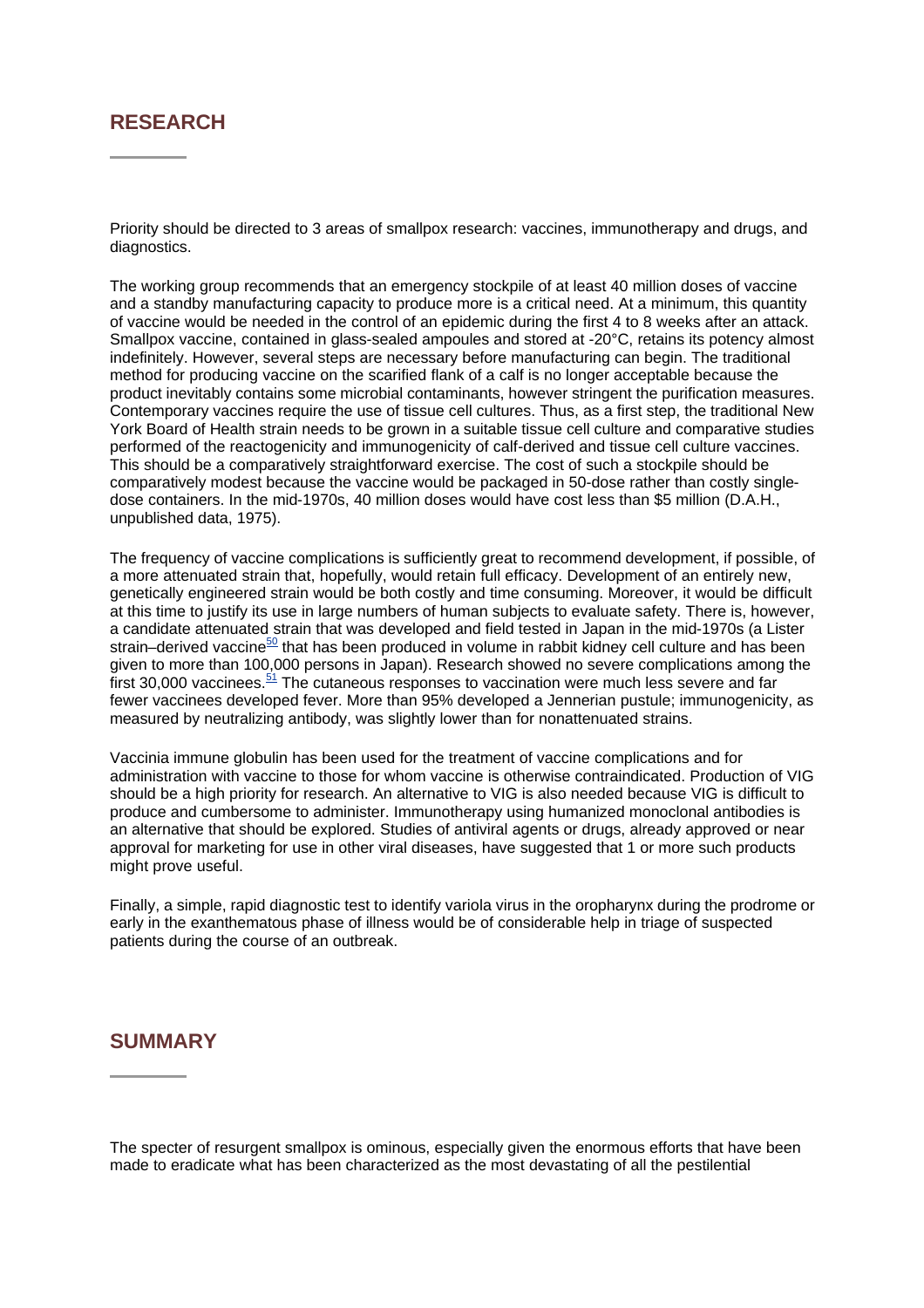diseases. Unfortunately, the threat of an aerosol release of smallpox is real and the potential for a catastrophic scenario is great unless effective control measures can quickly be brought to bear.

Early detection, isolation of infected individuals, surveillance of contacts, and a focused selective vaccination program are the essential items of a control program. Educating health care professionals about the diagnostic features of smallpox should permit early detection; advance regionwide planning for isolation and care of infected individuals in their homes as appropriate and in hospitals when home care is not an option will be critical to deter spread. Ultimately, success in controlling a burgeoning epidemic will depend on the availability of adequate supplies of vaccine and VIG. An adequate stockpile of those commodities would offer a relatively inexpensive safeguard against tragedy.

## **Author/Article Information**

**Author Affiliations:** The Center for Civilian Biodefense Studies (Drs Henderson, Inglesby, Bartlett, O'Toole, Perl, and Russell), and the Schools of Public Health (Drs Henderson, O'Toole, and Russell) and Medicine (Drs Inglesby, Bartlett, and Perl), Johns Hopkins University, Baltimore, Md; Viral and Rickettsial Diseases, California Department of Health, Berkeley (Dr Ascher); US Army Medical Research Institute of Infectious Diseases, Frederick, Md (Drs Eitzen, Jahrling, and Parker); Office of Emergency Management (Mr Hauer) and Office of Communicable Disease, New York City Health Department (Dr Layton), New York, NY; Centers for Disease Control and Prevention, Atlanta, Ga (Dr McDade); Acute Disease Epidemiology, Minnesota Department of Health, Minneapolis (Dr Osterholm); and Office of Emergency Preparedness, Department of Health and Human Services, Rockville, Md (Dr Tonat).

**Corresponding Author and Reprints:** Donald A. Henderson, MD, MPH, Johns Hopkins Center for Civilian Biodefense Studies, Johns Hopkins University, Candler Bldg, Suite 850, 111 Market Pl, Baltimore, MD 21202 (e-mail: dahzero@aol.com).

**Ex Officio Participants in the Working Group on Civilian Biodefense:** George Curlin, MD, National Institutes of Health, Bethesda, Md; Margaret Hamburg, MD, and William Roub, PhD, Office of Assistant Secretary for Planning and Evaluation, DHHS, Washington, DC; Robert Knouss, MD, Office of Emergency Preparedness, DHHS, Rockville, Md; Marcelle Layton, MD, Office of Communicable Disease, New York City Health Department, New York, NY; and Brian Malkin and Stuart Nightingale, MD, FDA, Rockville, Md.

**Funding/Support:** Funding for this study primarily was provided by each participant's institution or agency. The Johns Hopkins Center for Civilian Biodefense Studies provided travel funds for 3 members of the group.

**Disclaimers:** In many cases, the indication and dosages and other information are not consistent with current FDA-approved labeling. The recommendations on the use of drugs and vaccine for uses not approved by the FDA do not represent the official views of the FDA or of any of the federal agencies whose scientists participated in these discussions. Unlabeled uses of the products recommended are noted in the sections of this article in which these products are discussed. Where unlabeled uses are indicated, information used as the basis for the recommendations is discussed.

The views, opinions, assertions, and findings contained herein are those of the authors and should not be construed as official US Department of Defense or US Department of Army positions, policies, or decisions unless so designated by other documentation.

**Additional Articles:** This article is second in a series entitled *Medical and Public Health Management Following the Use of a Biological Weapon: Consensus Statements of the Working Group on Civilian Biodefense*. See reference 1.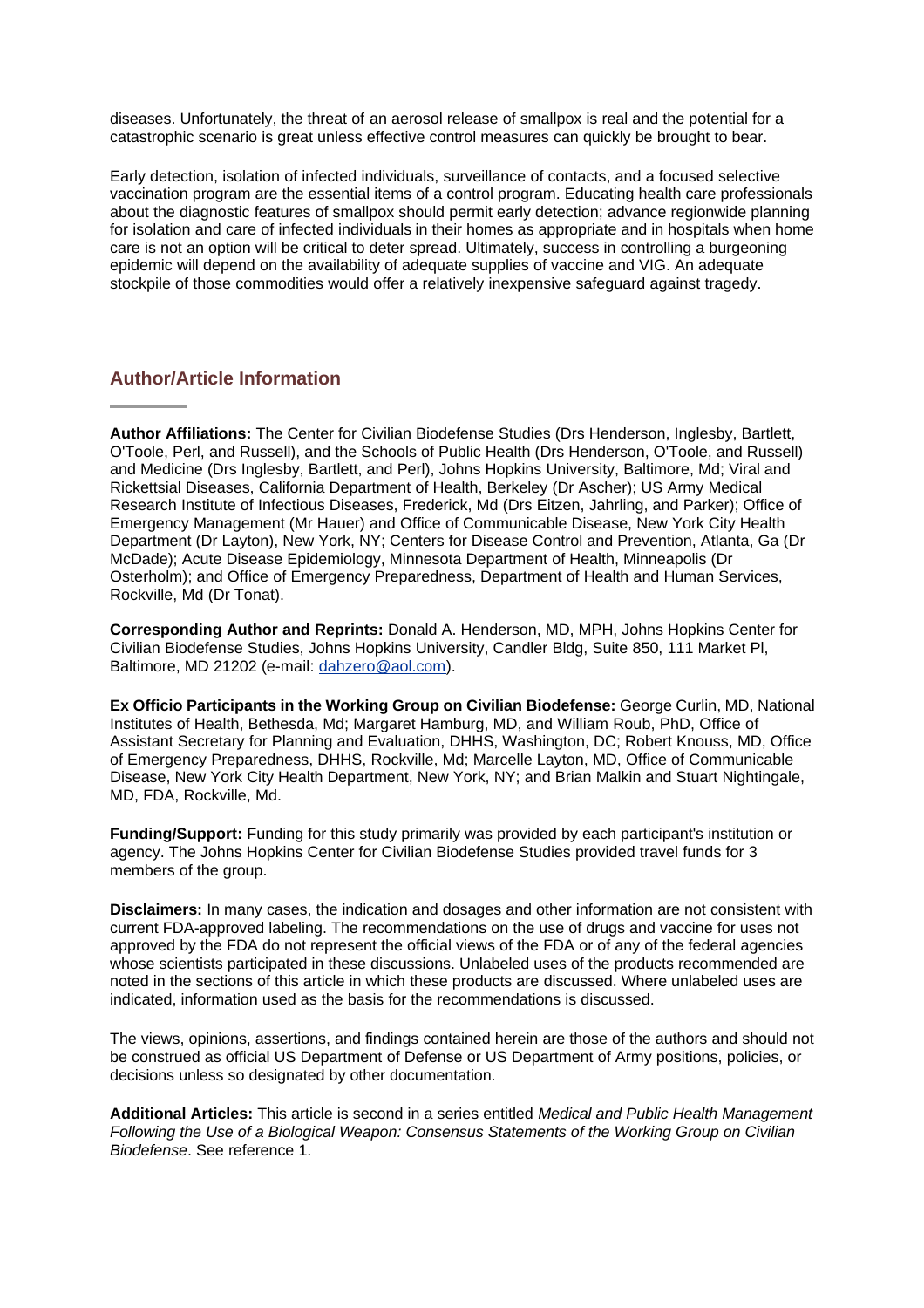**Acknowledgment:** The working group wishes to thank Isao Arita, MD, Agency for Cooperation in International Health, Kumamoto, Japan; Joel Bremen, MD, DTPH, Fogarty International Center, Bethesda; Joseph Esposito, PhD, and Brian Mahy, PhD, ScD, CDC, Atlanta, Ga; Frank Fenner, MD, Australian National University, Canberra; and Ralph Henderson, MD, WHO, Geneva, Switzerland.

# **REFERENCES**

1.

Inglesby TV, Henderson DA, Bartlett JG, et al. Anthrax as a biological weapon: medical and public health management. *JAMA.* 1999;281:1735-1745. ABSTRACT | FULL TEXT | PDF | MEDLINE

2.

Fenner F, Henderson DA, Arita I, Jezek Z, Ladnyi ID. *Smallpox and Its Eradication.* Geneva, Switzerland: World Health Organization; 1988:1460.

### 3.

Stearn EW, Stearn AE. *The Effect of Smallpox on the Destiny of the Amerindian*. Boston, Mass: Bruce Humphries; 1945.

# 4.

Hopkins DR. *Princes and Peasants.* Chicago, Ill: University of Chicago Press; 1983.

# 5.

World Health Organization. *The Global Eradication of Smallpox: Final Report of the Global Commission for the Certification of Smallpox Eradication.* Geneva, Switzerland: World Health Organization; 1980.

## 6.

Breman JG, Henderson DA. Poxvirus dilemmas: monkeypox, smallpox and biological terrorism. *N Engl J Med.* 1998;339:556-559. MEDLINE

# 7.

Institute of Medicine. *Assessment of Future Scientific Need for Live Variola Virus*. Washington, DC: National Academy Press; 1999.

## 8.

Alibek K. *Biohazard*. New York, NY: Random House Inc; 1999.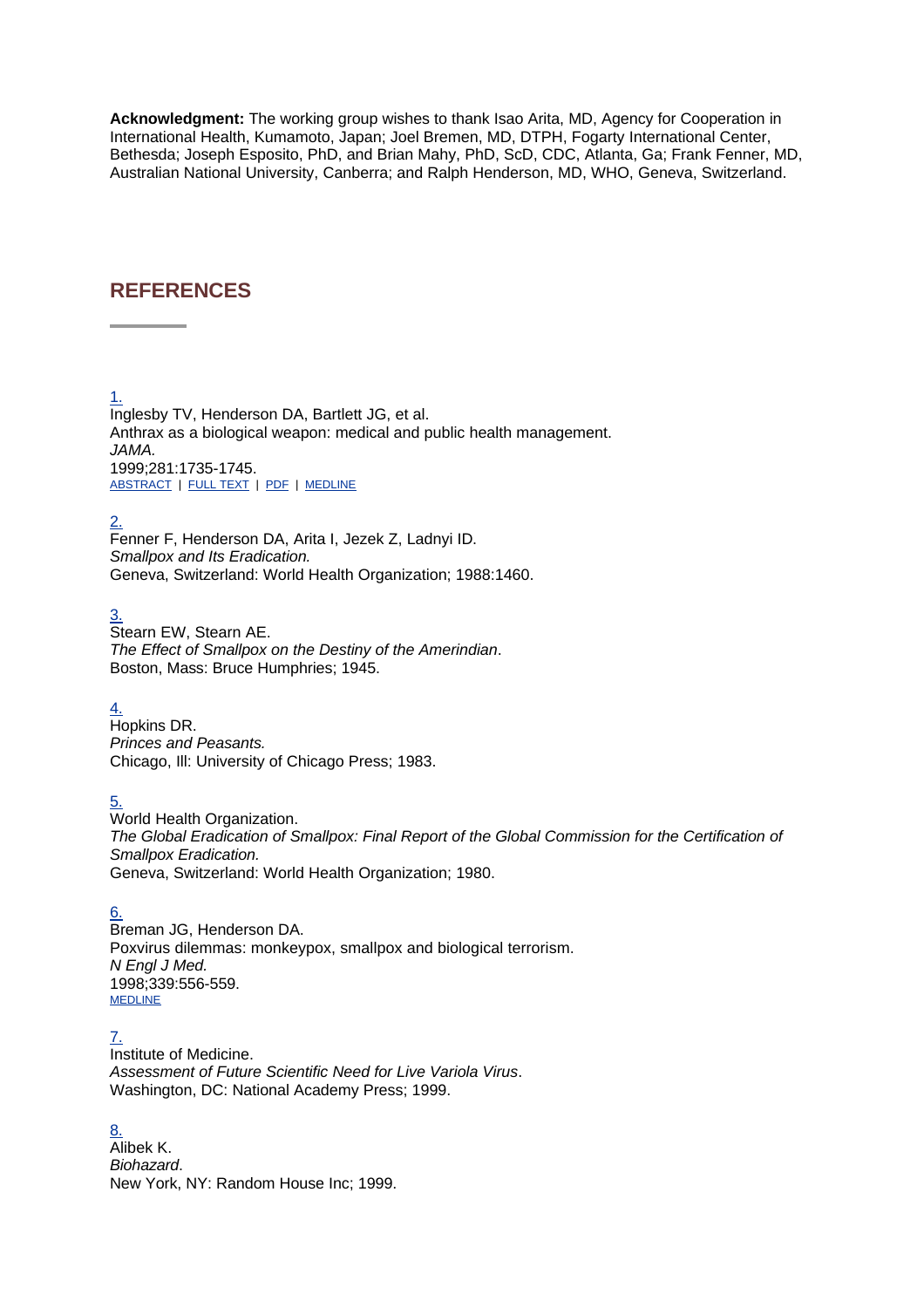9. Harper GJ. Airborne micro-organisms: survival test with four viruses. *J Hyg.* 1961;59:479-486.

#### 10.

Wehrle PF, Posch J, Richter KH, Henderson DA. An airborne outbreak of smallpox in a German hospital and its significance with respect to other recent outbreaks in Europe. *Bull World Health Organ.* 1970;43:669-679. **MEDLINE** 

#### 11.

Chapin CV, Smith J. Permanency of the mild type of smallpox. *J Prev Med.* 1932;1:1-29.

#### 12.

Esposito JJ, Knight JC. Orthopox DNA: a comparison of restriction profiles and maps. *Virology.* 1985;143:230-251. MEDLINE

#### 13.

Chapin CV. Variation in the type of infectious disease as shown by the history of smallpox in the United States, 1895-1912. *J Infect Dis.* 1913;13:171-196.

#### 14.

Anders W, Sosch J. Die Pockenausbrucke 1961/61 in Nordrhein-Westfalen. *Bundesgesundheitsblatt.* 1962;17:265-269.

#### 15.

Dixon CW. *Smallpox*. London, England: J & A Churchill Ltd; 1962:1460.

#### 16.

Joarder AK, Tarantola D, Tulloch J. *The Eradication of Smallpox From Bangladesh, New Delhi*. Geneva, Switzerland: WHO Regional Publications; 1980.

#### 17.

Mack TM. Smallpox in Europe, 1950-71. *J Infect Dis.* 1972;125:161-169. **MEDLINE** 

18. Mack TM, Thomas DB, Khan MM.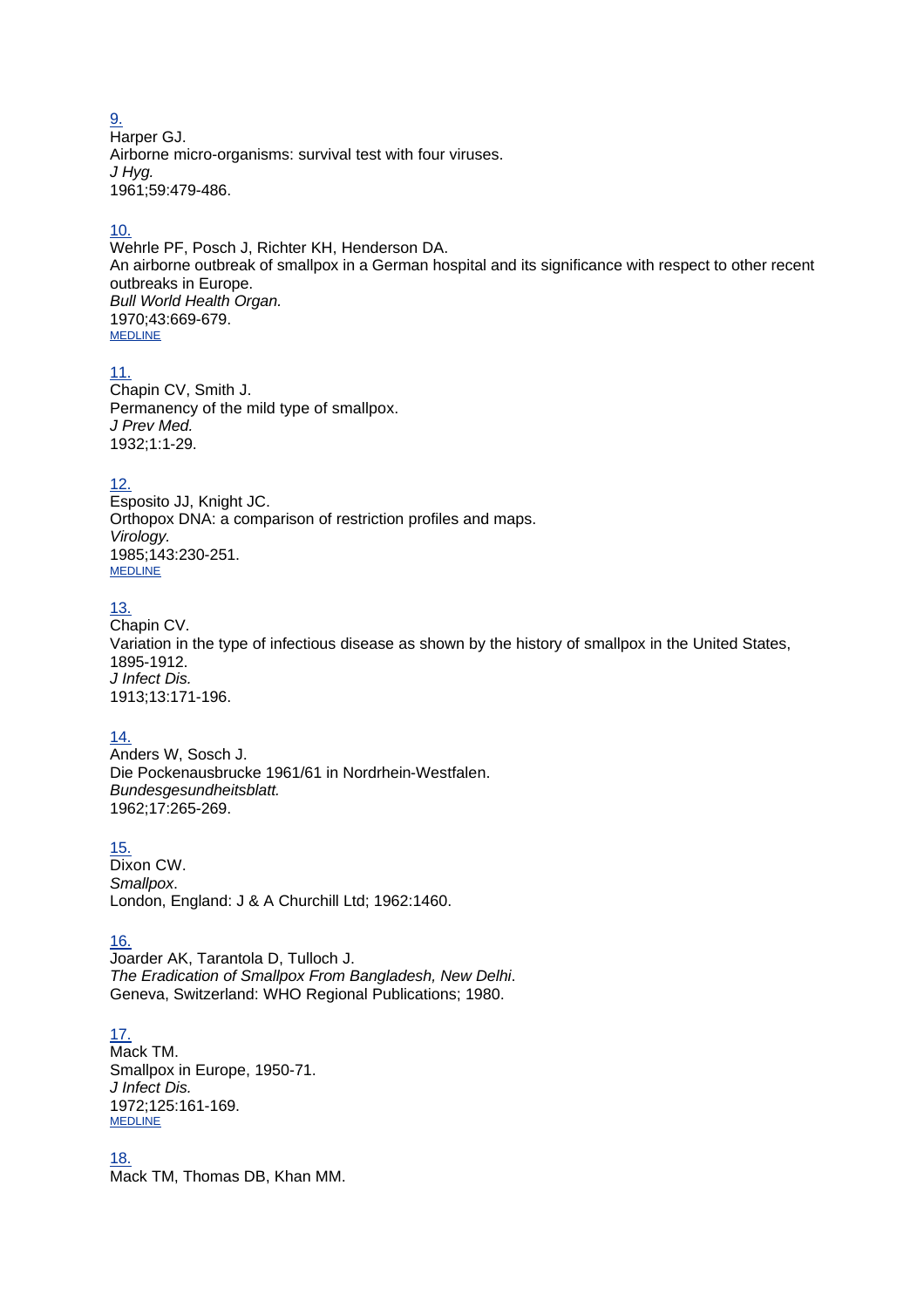Epidemiology of smallpox in West Pakistan, II: determinants of intravillage spread other than acquired immunity. *Am J Epidemiol.* 1972;95:157-168. **MEDLINE** 

# 19.

Rao AR.

*Infected Inanimate Objects (Fomites) and Their Role in Transmission of Smallpox.* Geneva, Switzerland: World Health Organization; 1972. WHO/SE/72.40.

#### 20.

Fenner F, Wittek R, Dumbell KR. *The Orthopoxviruses*. San Diego, Calif: Academic Press; 1988:432.

#### 21.

Jezek Z, Fenner F. *Human Monkeypox*. Basel, Switzerland: S Karger; 1988.

#### 22.

Sarkar JK, Mitra AC, Mukherjee MK, De SK. Virus excretion in smallpox, 2: excretion in the throat of household contacts. *Bull World Health Organ.* 1973;48:523-527. **MEDLINE** 

#### 23.

Rao AR. *Smallpox*. Bombay, India: Kothari Book Depot; 1972.

#### 24.

Downie AW, McCarthy K. The antibody response in man following infection with viruses of the pox group, III: antibody response in smallpox. *J Hyg.* 1958;56:479-487.

#### 25.

Marsden JP. Variola minor: a personal analysis of 13,686 cases. *Bull Hyg.* 1948;23:735-746.

26.

Redfield RR, Wright CD, James WD, Jones ST, Brown C, Burke D. Disseminated vaccinia in a military recruit with human immunodeficiency virus (HIV). *N Engl J Med.* 1987;316:673-676. MEDLINE

#### 27.

Esposito JJ, Massung RF. Poxvirus infections in humans. In: Murray PR, Tenover F, Baron EJ, eds. *Clinical Microbiology.*Washington, DC: American Society of Microbiology; 1995:1131-1138.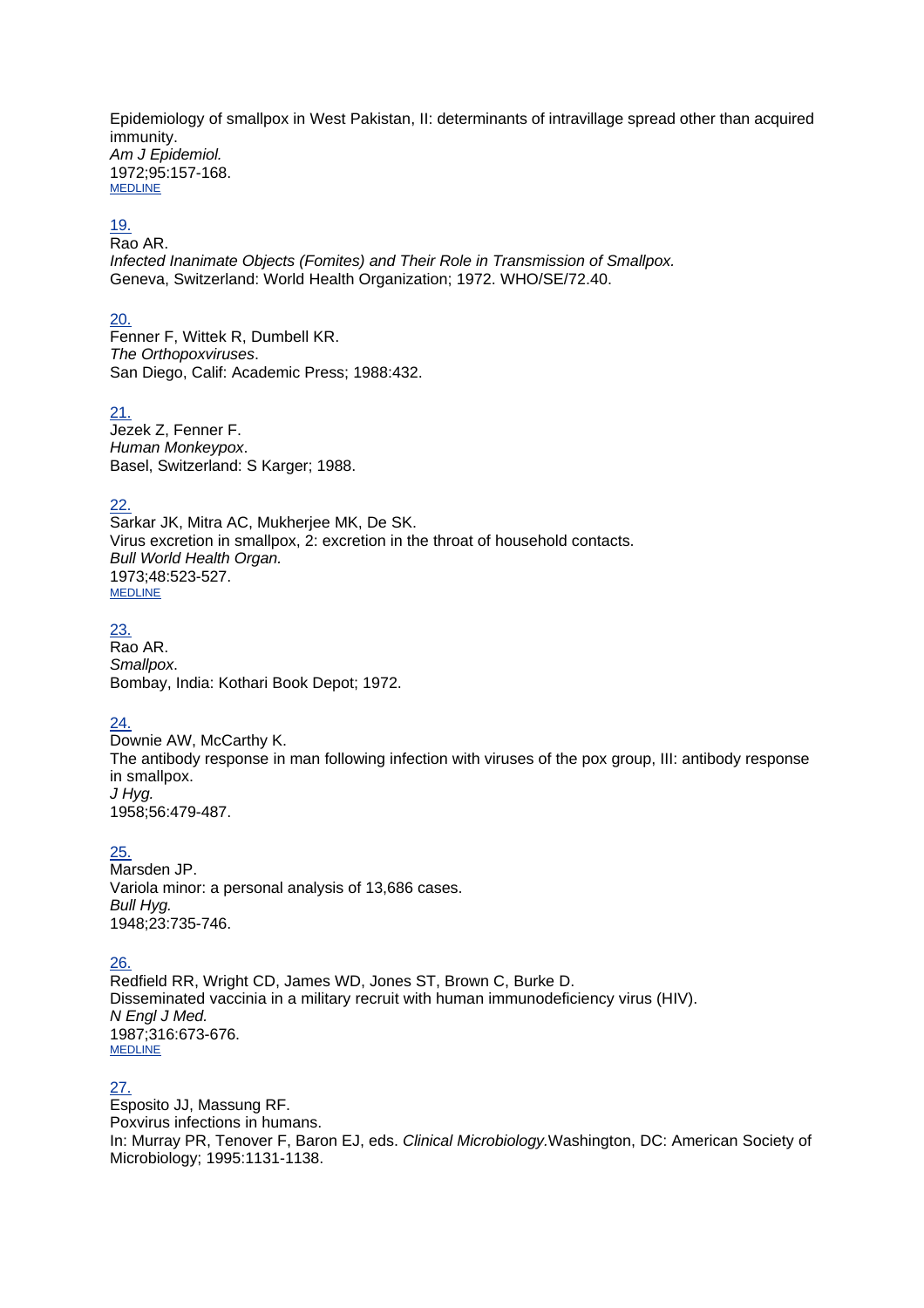#### 28.

Knight JC, Massung RF, Esposito JJ. Polymerase chain reaction identification of smallpox virus. In: *PCR: Protocols for Diagnosis of Human and Animal Viral Disease*Heidelberg, Germany: Springer-Verlag; 1995:297-302.

#### 29.

Ropp SL, Knight JC, Massung RF, Esposito JJ. PCR strategy for identification and differentiation of smallpox and other orthopoxviruses. *J Clin Microbiol.* 1995;33:2069-2076. MEDLINE

## 30.

US Bureau of the Census. *Resident Population of the United States: Estimates, by Age and Sex*. Washington, DC: US Bureau of the Census; 1998.

### 31.

El-Ad R, Roth Y, Winder A. The persistence of neutralizing antibodies after revaccination against smallpox. *J Infect Dis.* 1990;161:446-448. **MEDLINE** 

## 32.

World Health Organization. Smallpox vaccine and seed virus survey. Working document for the meeting of the WHO Ad Hoc Expert Committee on Orthopoxvirus Infections; January 14-15, 1999; Geneva, Switzerland.

#### 33.

Sharp JCM, Fletcher WB. Experience of antivaccinia immunoglobulin in the United Kingdom. *Lancet.* 1973;1:656-659. **MEDLINE** 

#### 34.

Kempe CH. Studies on smallpox and complications of smallpox vaccination. *Pediatrics.* 1960;26:176-189.

#### 35.

Koplan J, Monsur KA, Foster SO, et al. Treatment of variola major with adenine arabinoside. *J Infect Dis.* 1975;131:34-39. **MEDLINE** 

36. Monsur KA, Hossain MS, Huq F, Rahaman MM, Haque MQ. Treatment of variola major with cytosine arabinoside. *J Infect Dis.* 1975;131:40-43. **MEDLINE** 

37. Lalezari JP, Staagg RJ, Kuppermann BD, et al.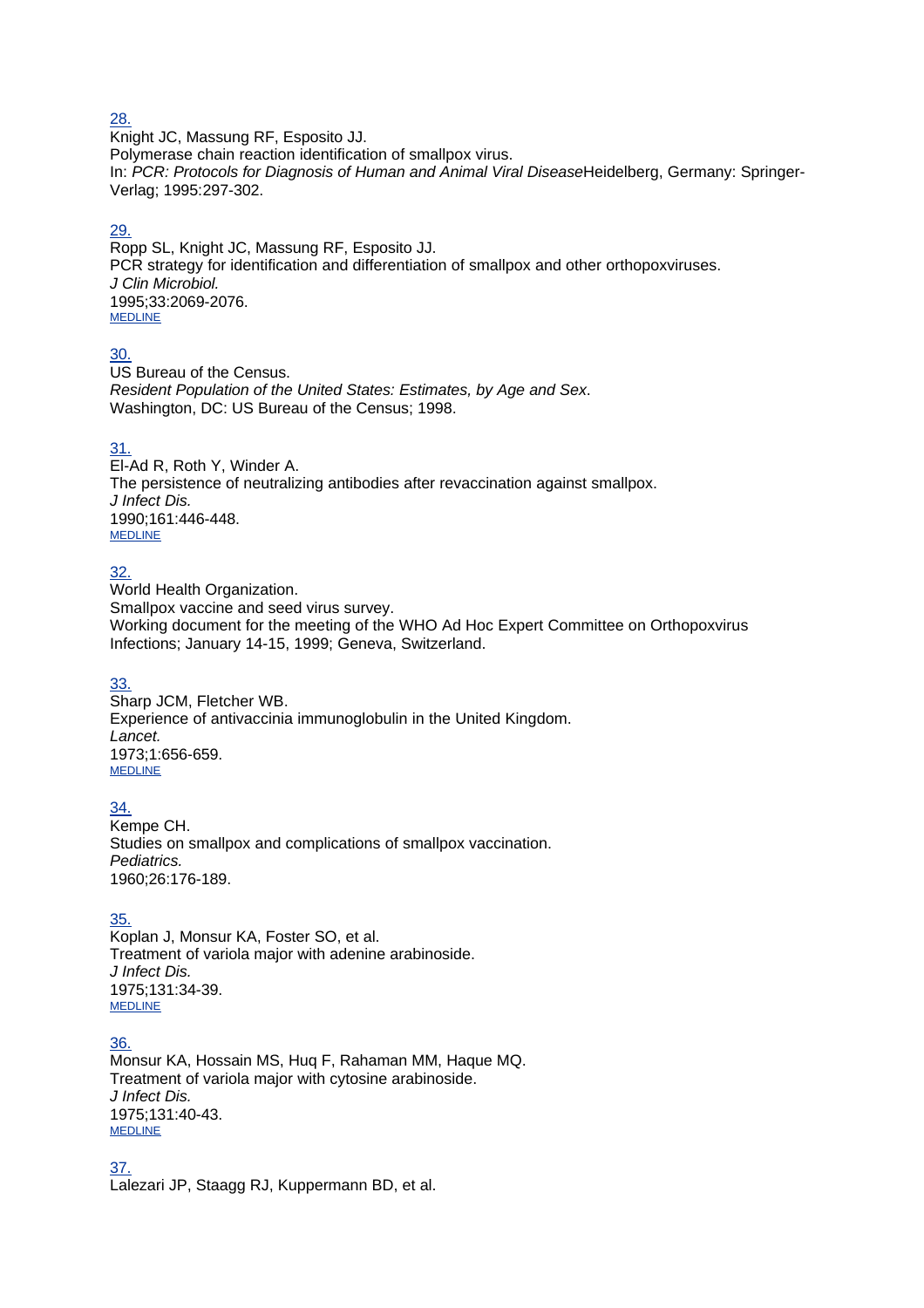Intravenous cidofovir for peripheral cytomegalovirus retinitis in patients with AIDS: a randomized, controlled trial. *Ann Intern Med.* 1997;126:257-263. MEDLINE

#### 38.

O'Toole T. Smallpox: a case history. *Emerg Infect Dis.* In press.

#### 39.

Dixon CW. Smallpox in Tripolitania, 1946: an epidemiological and clinical study of 500 cases, including trials of penicillin treatment. *J Hyg.*

1948;46:351-377.

### 40.

Centers for Disease Control and Prevention. Vaccinia (smallpox) vaccine recommendations of the immunization practices advisory committee. *MMWR Morb Mortal Wkly Rep.* 1990;40(RR-14):445-448.

## 41.

World Health Organization. *WHO Expert Committee on Smallpox Eradication*. Geneva, Switzerland: World Health Organization; 1972:493. WHO technical report series.

## 42.

Henderson DA, Arita I, Shafa E. Studies of the bifurcated needle and recommendations for its use. Geneva, Switzerland: World Health Organization; 1972. WHO Smallpox Eradications Paper SE/72.5.

# 43.

McIntosh K, Cherry JD, Benenson AS. Standard percutaneous (smallpox) revaccination of children who received primary percutaneous vaccination. *J Infect Dis.* 1990;161:445-448.

44.

Wyeth Smallpox Vaccine [package insert]. Lancaster, Pa: Wyeth Laboratories Inc; 1988.

## 45.

Lane JM, Ruben FL, Neff JM, Millar JD. Complications of smallpox vaccination, 1968: national surveillance in the United States. *N Engl J Med.* 1969;281:1201-1208. MEDLINE

46. Goldstein VA, Neff JM, Lande JM, Koplan J. Smallpox vaccination reactions, prophylaxis and therapy of complications. *Pediatrics.* 1975;55:342-347. **MEDLINE**